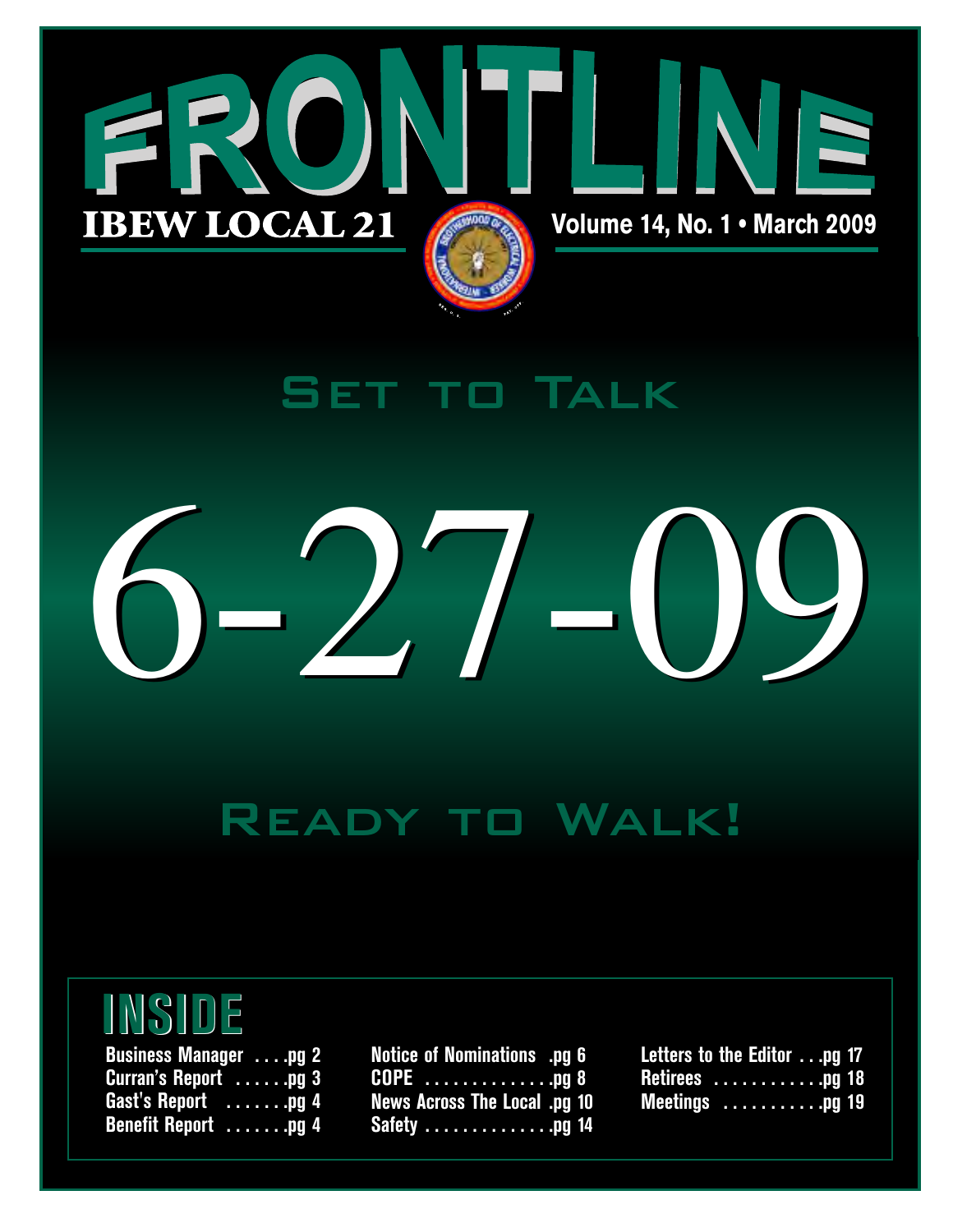# *President/Business Manager's Report*

# *Contract Expectations*

*By Ronald Kastner*



**Bargaining contracts is an on-**<br>going and constant process is<br>our Local Union. We<br>currently have members covered by going and constant process in our Local Union. We 20 contracts. Each of these agreements is very important to our Local, and to you, the members. Local 21's largest agreement is with AT&T and covers approximately 9,000

members; it expires on June 27, 2009. Sisters and Brothers, it is not overstating the situation to say that this will be the fight of our lives.

Before the battle begins, though, I'd like to share a bit of my personal story with you. In August 2008, I completed my 30th year on the staff of our Local. Last December marked my 40th year with the IBEW. When I started at Illinois Bell, I left a full time job pumping gas at a Clark gas station, making all of \$2.35

an hour. My new position, Installer-Repairman for Illinois Bell paid \$95.00 a week, which came out to \$2.37 an hour. I certainly didn't change jobs because of the prestige associated with driving the phone company truck. No, I did it because of the very attractive benefits that a large telecommunications company offered: health insurance, life insurance and job security to be specific. I know I've dated myself with these statistics, but I'm sure that if our AT&T members remember the start of their telephone careers, many would tell a similar story.



by explaining that their own managers have accepted the socalled consumer driven health plan. What they don't tell you is that managers pay \$5,000 to \$7,000 in out of pocket expenses a year, and they are very unhappy about it. To expect our membership to accept a health care plan that was forced down the throat of their managers is totally outrageous. We should not become the scapegoats because they have a management mutiny on their hands. How dare they imply that union members should accept the same!

More than anything else, this is a betrayal of the faith that should exist between an employer and employee. Many of us gave up wages in our early years of working for this company because of the promise of benefits they would provide. We have worked diligently to build up the company, made them who they are, and in turn, they now treat us with this type of disrespect.

Furthermore, this strategy on the part of AT&T is not at all in accordance with the health care reform package that President

> Barack Obama plans to implement in our country. His health care plan provides for a \$2,500 yearly savings for many American families. (See www.whitehouse.gov for more information.) Why would union members pay more when a savings is on the horizon?

As we prepare ourselves for both prolonged and intense negotiations and the possibility of a strike, please keep in mind that your bargaining team is only as strong as you make it. You need to expect decent wages, job security, and healthcare for life. You need decent working conditions in order to perform your job properly and with dignity. You need to refuse to

Recently I received a warning shot all the way from Dallas, Texas. It confirms what I have been telling our membership for the past several months. Like pirates on the high seas searching for gold, our current employer, AT&T, is after our benefits. They have communicated this to each of you, telling you what they feel you should accept. They justify their thievery of our benefits let this bargaining become the bailout plan for AT&T. Stay informed. Refer often to our website **www.ibew21.org**, union bulletin board postings, and our hot line metropolitan Chicago 630 415-2711, outstate 866 423-9582. Keep in touch with your internal organizing mobilization contacts. And, remember, Solidarity!

**2**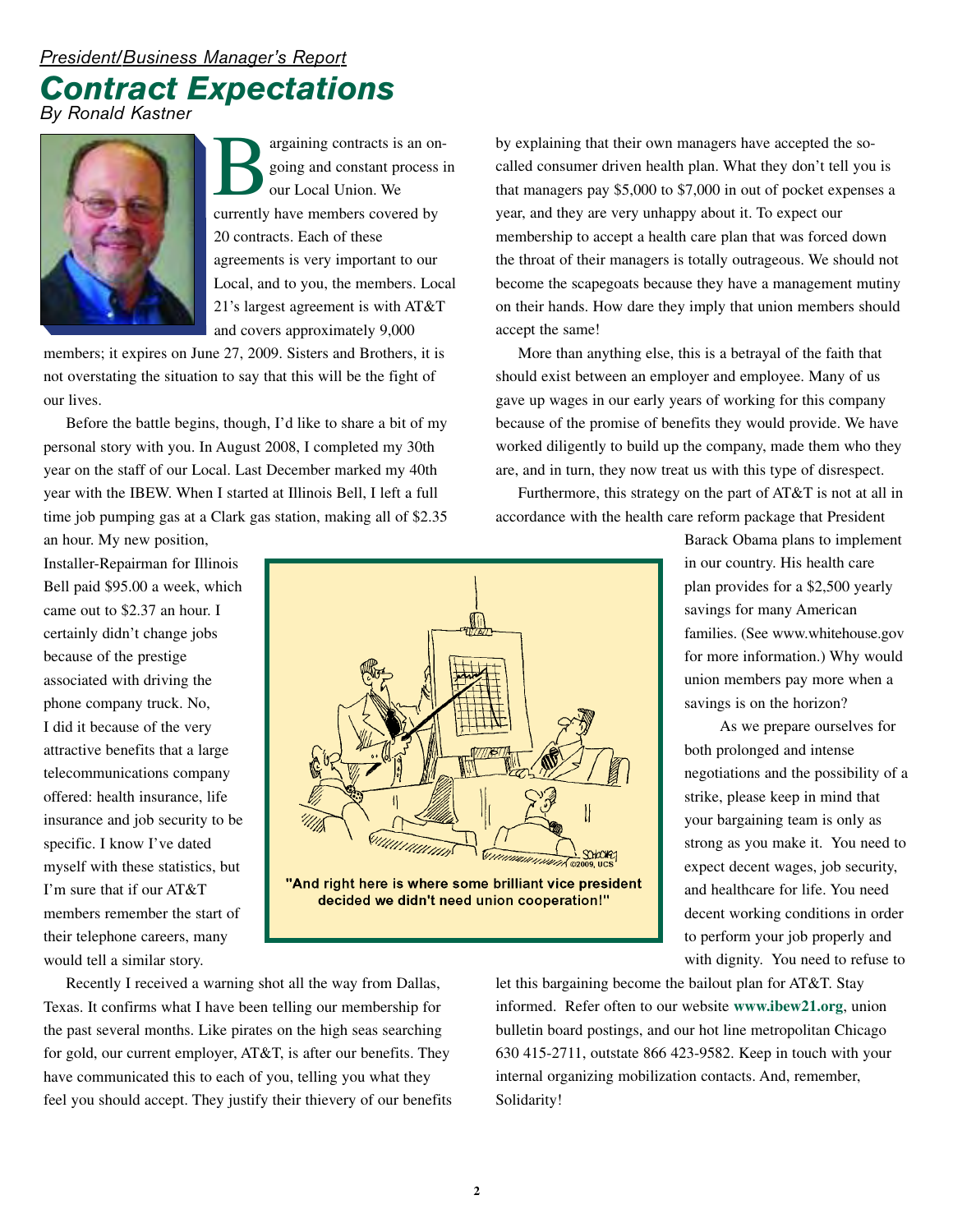# *"Tell a lie long enough and loud enough and people will believe it." — Joseph Goebbells*

*By Kevin Curran, Vice President/Assistant Business Manager Marketing*



Joseph Goebbells was, of course<br>the Propaganda Minister for Na<br>Germany. The Nazi's used this<br>strategy to deceive their own people oseph Goebbells was, of course, the Propaganda Minister for Nazi Germany. The Nazi's used this into blindly following a dictator. Now it looks like AT&T is taking a page out of the Nazi playbook in their strategy for our upcoming bargaining.

Recently, AT&T sent out several emails to all of our members saying how bad 2009 is going to be and union

members can expect to see significant diminishments in their wages and benefits. This is the fourth time AT&T has sent out a mass email about contract negotiations telling us that we need to sacrifice for the good of the corporation.

Because of this, we consulted with our attorneys. We've put AT&T on official notice that since they have set the precedent of using company email to communicate to our members about contract negotiations, we reserve the right to use company email to communicate **Local 21's** message to our members.

Expect AT&T to continue their propaganda campaign to try to convince us that we should be prepared to accept significant givebacks in this year's bargaining. You can expect to hear them cry poor-mouth and talk about how they need to "take cost out of the business" otherwise they will be unable to compete and the sky will fall. **Brothers and Sisters, don't be fooled!** Here are the facts:

- **→** AT&T took in \$119 Billion in revenues last year.
- ➺ Cash from operating activities was **\$34 Billion**, <sup>a</sup> new company record.
- ➺ **Double digit earnings per share**, which is 4 times the Standard and Poor average.

In fact, they were so profitable they were able to pay seven employees over \$150 million in wages. To put that number in perspective, the amount of money AT&T gave to just seven of its employees could pay for healthcare for all 11,000 IBEW Local 21 members.



"We have obligations to our stockholders, our employees and our community -- fortunately Henderson in legal has found a loophole."

#### **AT&T's Highest Paid Employees**

| <b>Randall Stephenson</b><br><b>President &amp; CEO</b>                                                          | \$21,981,984 |  |  |  |
|------------------------------------------------------------------------------------------------------------------|--------------|--|--|--|
| Ralph de la Vega<br><b>President &amp; CEO</b><br><b>AT&amp;T Mobility</b>                                       | \$12,389,944 |  |  |  |
| <b>Richard Lindner</b><br><b>EVP &amp; CFO</b>                                                                   | \$8,455,340  |  |  |  |
| <b>Forrest E. Miller</b><br><b>President - Telecom Operations</b><br><b>Former Pres. AT&amp;T Communications</b> | \$8,455,812  |  |  |  |
| <b>John T. Stankey</b><br>Group Pres. - Telecom                                                                  | \$8,076,753  |  |  |  |
| Edward E. Whitacre, Jr.<br><b>Former Chairman &amp; CEO</b>                                                      | \$78,348,103 |  |  |  |
| James D. Ellis<br><b>Former Sr. EVP &amp; General Counsel</b>                                                    | \$14,361,688 |  |  |  |
| <b>Source: AT&amp;T Securities Exchange Filing</b>                                                               |              |  |  |  |

By the way, the figures don't take into account the non-salary "perks" these guys receive. For example, as shareholders of AT&T, last year we paid \$89,000 for Randall Stephenson's **personal** use of corporate jets, and another \$15,000 to install a new homesecurity system in his mansion, and \$25,000 to buy Ed Whitacre a membership in an exclusive Texas country club.

Those numbers also don't include the \$**158**

**million retirement package** paid to Ed Whitacre, **the largest amount ever given to any CEO in the country**.

So, when you hear AT&T saying that we **all** must sacrifice, what they really mean is **you and your family need to sacrifice** so they can increase their personal wealth. They want the workers who built this company to give up the things we fought so hard for over the years so they can give themselves more pay and more perks. After all, \$158 million just doesn't go as far as it used to. I'll bet if we all chipped in and gave up our healthcare benefits, we could buy Ed Whitacre that 50 foot yacht he's been eyeing. And if you and your family would just be willing to give up your lump sum pension, maybe we could buy Randall Stephenson his own jet. Maybe then he would stop billing shareholders for his personal junkets.

As we get closer to the contract deadline, expect to hear more and more from AT&T about how badly they're doing and how the only way they can survive is if we take less. Their propaganda will be repeated over and over and will get louder and louder because they believe we're foolish enough to accept their lies if they just repeat them enough. They'll continue their campaign of misinformation to distract us from the real truth about these negotiations. And the real truth is this:

*What we workers gain or lose in this year's bargaining will not be determined by the economy, executive salaries, or even corporate profits. The determining factor will be our unity and solidarity. When we are united as one, not even mega-corporations like AT&T can stand in our way.*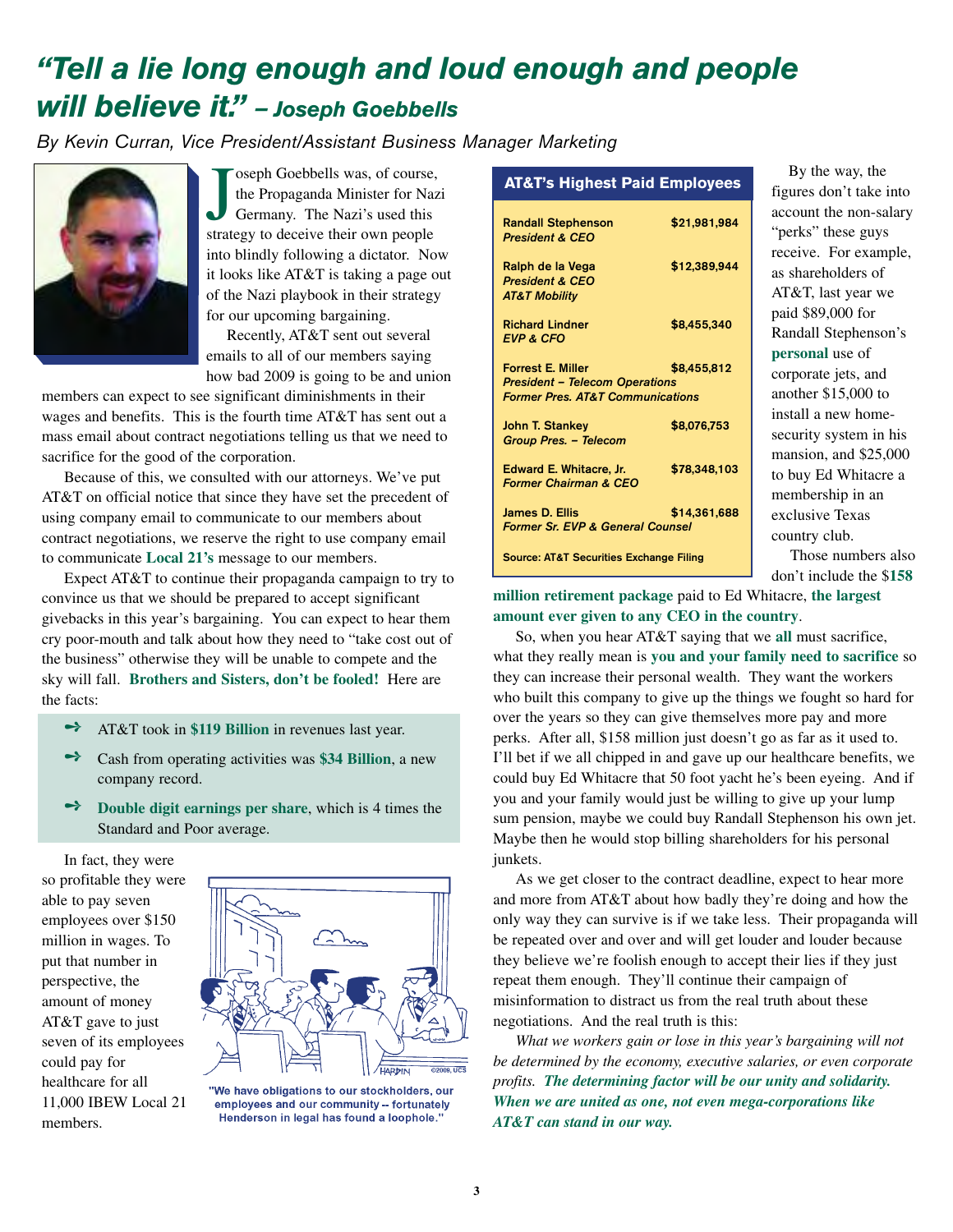# *Network Update*

*By Jerry Gast, Assistant Business Manager Network*



Since<br>
Manuar<br>
has cut their **January** AT&T work force in most departments. In Network, they declared a **surplus** in central offices, plant engin-

eering clerks, drafters, senior plant assigners and some clerical titles. The company offered SIPP in all the surplus groups. In I&M and C&E fourteen techs took the voluntary SIPP, five in I&M, and nine in C&E left the payroll on December 31, 2008. They were not surplus; the Union agreed to let them go after we reached an agreement that there would not be any force readjustments across exhibits of techs. Management can only move techs within the exhibit, within 35 miles of their existing location.

In Construction we have been meeting to discuss the movement of some techs within Exhibits 1 and 2, for both line and splicing work. We will let the stewards

know the results of the meetings. We are still working on problems on details in Construction and have been meeting with Joe DiMelis Vice President of C&E.

The surplus in the Central Offices of 98 COTs has been satisfied because 150 members applied for the SIPP; 132 were granted and their off payroll date was February 5th. A preference was completed to readjust the head count in the offices left vacant after the SIPP.

There are additional surpluses in other titles like senior plant assigner, plant engineering clerks, TA's, admin specialists, drafters, and telecom specialists at 10 S. Canal. The Union is meeting with the company to try and resolve the surplus.

The company planned to lay off 36 EA'S by location which they can do according to the contract. However, **we were able to save all the engineering assistants** if they took a job offer in other locations, or they could choose to take the layoff termination pay. Seven took the layoff and received termination pay; the rest accepted jobs in other locations. According to AT&T, all of the surpluses and head count reductions are due to budget cuts caused by the economy.

The **Arbitration backlog** has been resolved and new cases are being scheduled as they are moved from the 3rd step to arbitration. Only 30 cases are waiting for dates from the arbitrators, the rest have dates scheduled for a hearing.

Our attorney and the company attorney are setting up meetings to discuss the **"one day in seven day rest law."** We have also been talking to the Illinois Department of Labor and are working to get something in writing from them. There are a lot of rumors out in the field from managers, but we hope to have an agreement with the company after our meeting in early February.

The union bargaining committee and staff are preparing for the upcoming contract. AT&T is sending out a lot of information already, trying to scare our membership into accepting concessions in benefits and other parts of the contract. The company is still a very healthy one and we should be rewarded for our hard work. Stay strong and united in solidarity. **We deserve a good contract.**

### *Benefit Report "It's the principle of the thing"*

*By Lynn Arwood, Chief Steward/Benefits Coordinator* 



y mom always uses that phrase when you see something *really wrong* taking place and you just can't let it go. It came to mind when AT&T tried to use the basic rights of our members as a bargaining chip. They attempted to single out those who represent us. The company changed their policy and stopped counting union paid hours toward the 1,250 hours needed for **FMLA eligibility**. Union

members, activists and staff began receiving discipline up to and including suspensions due to time they had spent working for our Local, time they spent working on our behalf.

The ruling in the Federal lawsuit we filed against AT&T for unjust discrimination regarding FMLA eligibility came in and **we won**.

The suit was the first of its kind as it was the first time a labor union has challenged an employer's policy regarding a member's "union time." Any member who was negatively affected by the policy must be made whole. AT&T must also pay the legal costs



*President Kastner congratulates Errick Houston (center) as the new E-Board member for Unit 1. Executive Board chariman Larry Schuler (right)*

Local 21 incurred in filing this suit.

Most importantly our activists will once again have protection under the Family Medical Leave Act if they should have an eligible absence. I was proud our Local refused to accept the concessions proposed by the company that would have affected the entire membership. Instead, our Union chose to fight the fight. With this ruling we made an impact on all of organized labor. After all… *it's the principle of the thing.*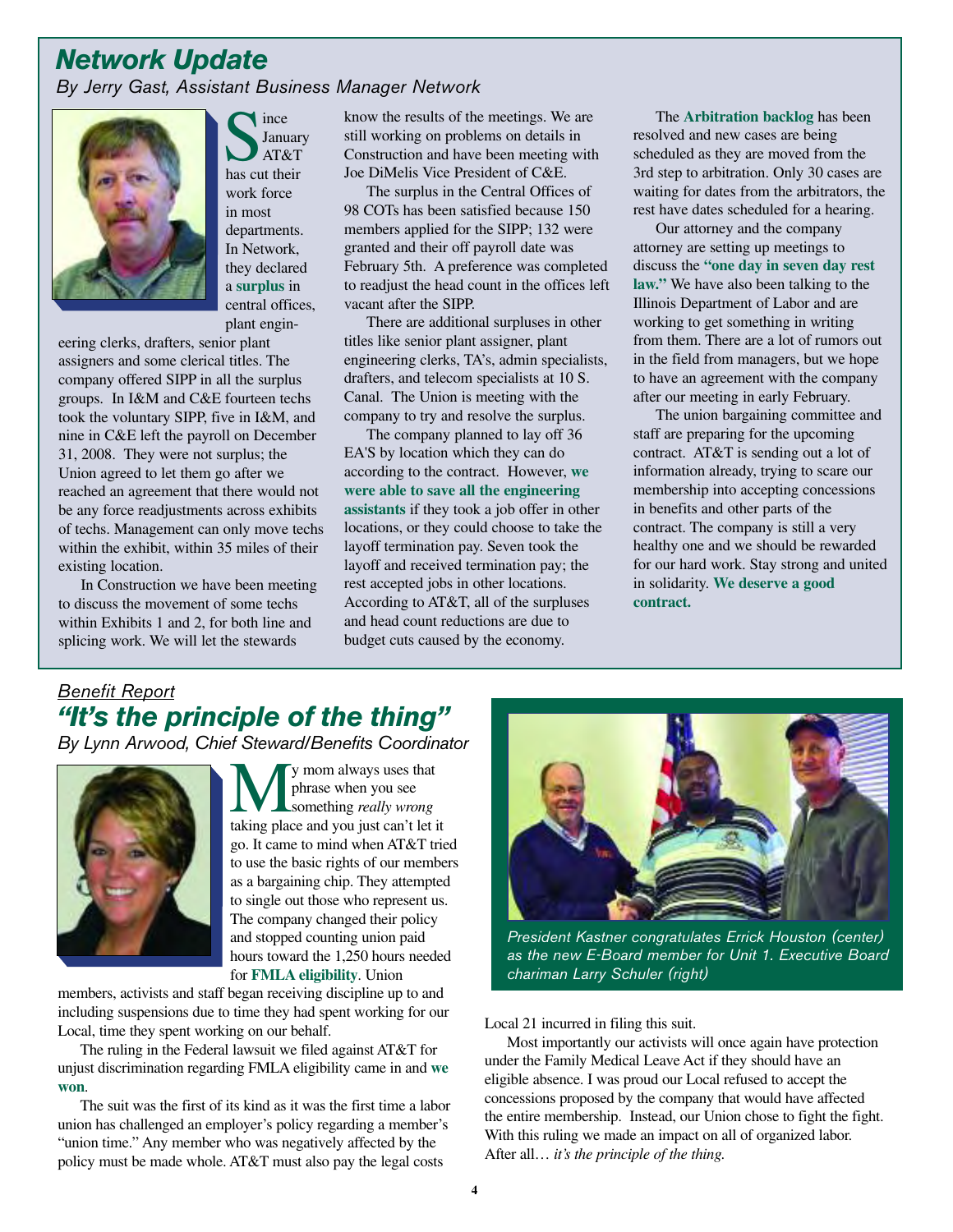# *Meet the Office Staff*

*By Jacquie Fields, Treasurer*



Our<br>
Ment is highly benefits departregarded by our chief stewards and business representatives when they need information and advice to help the

members working at AT&T. Grace Rivera is a new addition to the department. As a new benefits liaison, she's becoming well versed with the FMLA, and the disability issues that confront members on a daily basis. Grace has been a union member for seven years and a steward for the past five years. She and "Mr. Wonderful" are the parents of four: Josh, Audrey, Alison and Grey along with their beloved dog, Max.

I was really impressed with how Grace takes on each and every case with efficiency. In a short period of time she has gained knowledge of the benefits we receive and Grace can get an issue resolved in an amazingly short period of time. She also brings the perspective of

our younger generation insight into the opinions and concerns of what is important to our members who have service of less than



### *Watching Your Money By Denis A. Cardone, Scarborough Alliance*

wrote our Scarborough plan participants

I wrote our Scarborough plan partic<br>last fall explaining that throughout<br>history there have been numerous<br>market declines and fewer crises. The last fall explaining that throughout our history there have been numerous common factor is the economy and the markets do recover and go on to higher levels.

The difference between the markets I have observed in the last forty years and now is the unprecedented broadness of the decline, affecting almost all countries of the world. There are 67 markets around the world and all of them declined. It's ironic that the global economy everyone's talked about over the last ten years has brought about a common economic and financial fate.

What is going to happen in 2009? In looking at the various forecasts from publications, newsletters, advisory letters, etc, the range of predictions goes from cautiously optimistic to gloom and doom. Actually, a good many people are predicting matters will stabilize in the second half of 2009 and both the economy and the markets will begin to grow once again. Those on the cautious side think the problems will continue through '09 and stability won't be reached until 2010.

The fundamental impediment is in the credit markets. Banks are reluctant to lend in an uncertain environment and lending is the plumbing that makes the economy function. Late last year the Federal Reserve loaned a number of key banks \$25 billion each in order to encourage them to lend money to stimulate the economy. However, the banks almost universally put the money into their balance sheets and did not lend. Remarkably, in their haste to avoid further

panic, the Treasury had not made the loans contingent upon the banks lending it to companies.

As this is being written in early February, Congress is working with the Treasury Department to implement a broader, deeper stimulus to the economy. Some of the initial proposals by the Obama administration have been contested by both Democrats and Republicans who want to avoid the mistakes of last fall. It is a challenging task but there seems to be a bi-partisan awareness that they need to do the right thing for the country, not just political maneuvering.

It is my feeling that once comprehensive, well thought-out stimulus program is put into effect, then you will see credit opening up resulting in the stabilization of the markets here as well as oversees. Should you care about what happens overseas? Yes, because in fact, we do have a global economy that affects us considerably. For example, 50% of U.S. Treasury obligations are owned by foreign interests.

My conclusion is the same conclusion I have conveyed for years. We will recover; it is just a question of when, so stay the course. If you are properly diversified and your investment objectives have stayed the same, there is no need to change your investment direction.

*If you would like to discuss your retirement investment options and how Scarborough Alliance can help you meet your financial objectives please contact John Laughlin in our Chicago office. He can be reached at 773- 620-3047.*



International Brotherhood Of Electrical Workers Local 21, AFL-CIO/CLC

**IBEW Local 21** 1307 W. Butterfield Road, Suite 422 Downers Grove, Illinois 60515-5606 Phone 630 960-4466 Fax 630 960-9607

Website www.ibew21.org

Newswire hotlines 630 415-2711 / 866 423-9582

#### **OFFICERS**

Ronald E. Kastner, *President-Business Manager / Financial Secretary*

Kevin Curran, *Vice-President / Assistant Business Manager Marketing*

Jacquie Fields, *Treasurer*

Linda Cox, *Recording Secretary*

#### **EXECUTIVE BOARD MEMBERS**

| Errick Houston | Alison Watson |
|----------------|---------------|
| Jim Sheehan    | Rosetta Shinn |
| Jim Noble      | Erik Grigg    |
| Larry Schuler  |               |

#### **MANAGING EDITOR**

Tom Hopper email: thopper@ibew21.org Phone 630 960-4466 X223

#### **EDITORS**

Nancy North email: nnorth@ibew21.org Bob Przybylinski email: bobp@ibew21.org

Comments and articles are welcome and should be sent to the editors. Local 21 reserves the right to edit letters and articles, and to use items as space allows.

#### **Member: Illinois State Labor Press Association, Midwest Labor Press Association, and International Labor Communications Association, AFL-CIO/CLC**

All rights reserved to the entire content of the print or on-line versions of this publication. No content may be reproduced, reused or redistributed in any form with out the express written consent of the IBEW. All requests must be submitted in writing to the editors of this publication. All violations of this policy will be prosecuted to the fullest extend under all applicable laws.

 $\circ$  CGCIU  $\Rightarrow$  278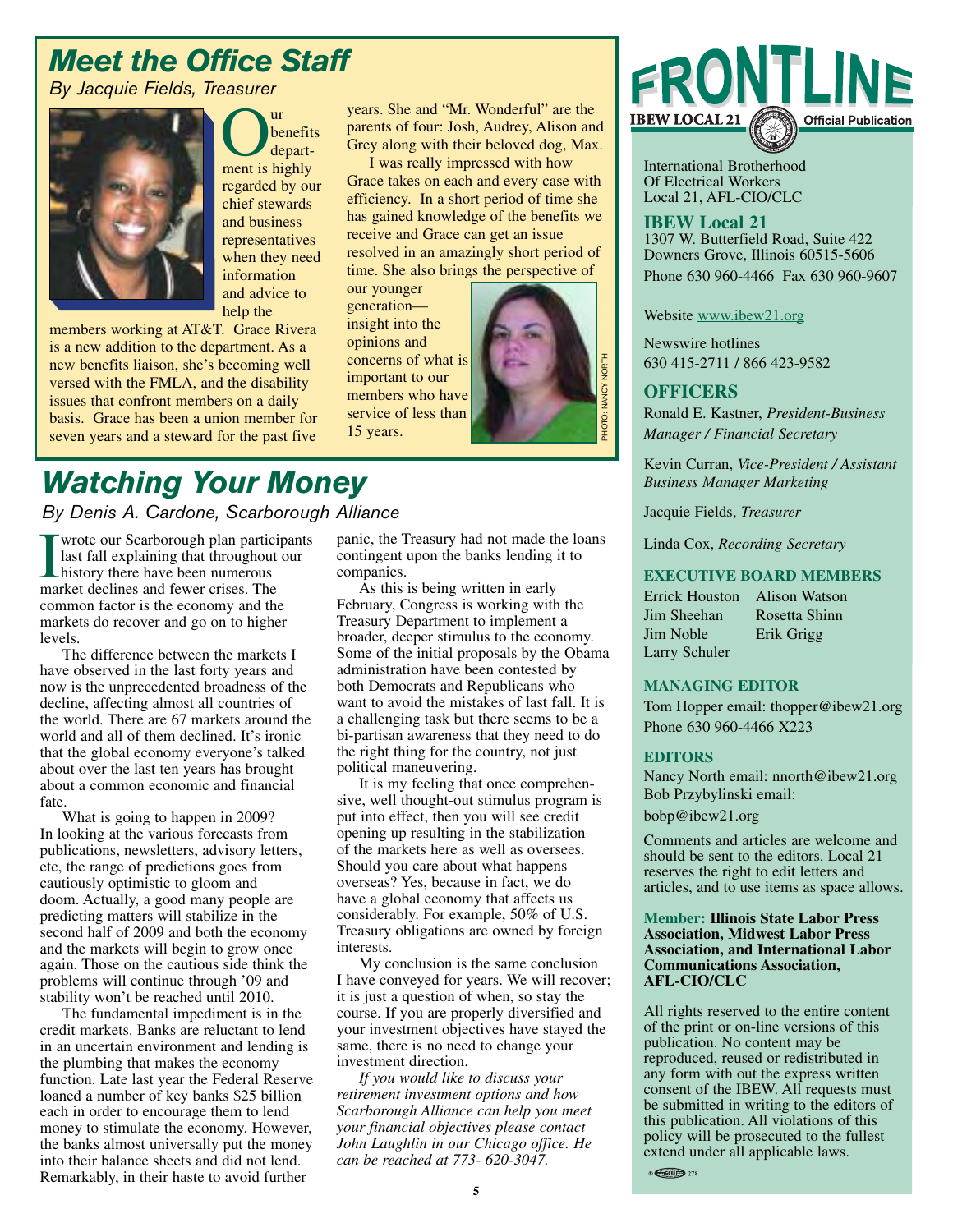# **OFFICIAL NOTICE OF NOMINATIONS AND ELECTION Local Union 21, IBEW**

#### To: **All Local 21 Members**

**•** The nominations for Officers of Local Union 21 will be held in May, 2009 and the election shall be in June, 2009. Nomination and election requirements from the IBEW Constitution and Local Union 21 By-laws will be followed.

**•** Nominations for Local Union Officers shall be held at the regular meeting of each Unit in May, 2009, except employees of Altura Communication Systems, Inc., which shall be by mail and received back to the Election Committee by May 14, 2009.

**•** Members of one unit may nominate members of another Unit for Local Union office. It is not necessary that such nominees be confined to a particular Unit. A member placing the name of another member in nomination for office when the nominated member is not present, shall at the time the nomination is made, give the unit Recorder evidence in writing signed by the nominee, that the nominee agrees to be a candidate for a specific Local Union office. However, any member being nominated in this manner cannot signify his/her intentions to be a candidate for more than one (1) specific Local Union office.

**•** After nominations have closed, the President shall appoint an Election Judge and as many Tellers as are required who shall serve as an Election Board to conduct the election. No candidate for any office shall be eligible to serve on this Board.

**•** No member nominated for the office of President/Business Manager/Financial Secretary may be nominated for the at-large delegate position since the position of delegate is considered as an office in the local union for the purpose of the election.

**•** No member shall be eligible for the office unless he/she has been a member of Local Union 21 in continuous good standing for at least two (2) years immediately prior to nomination.

**•** Nominations will proceed in the order of offices as listed in the IBEW Constitution whose term of office shall be three years.

- **•** President-Business Manager & Financial Secretary, and by virtue of office Delegate to IBEW System Councils, Coordinating Councils & IBEW International Convention.
- **•** Vice President
- **•** Recording Secretary
- **•** Treasurer
- Delegate to the International Convention (11)
- Delegate to the Cable Coordinating Council CCC-1 (1)
- Delegate to the Telephone Coordinating Council TCC-7 (3)
- **•** Executive Board Member (one from each of 7 units)
- **•** Unit Chairman (one from each of 7 units)
- **•** Unit Recorder (one from each of 7 units)

**•** Nominations will be held at the May meeting of each Unit as follows:

|                | <b>Unit Date</b> | Time       | <b>Location</b>                                                                                                     |
|----------------|------------------|------------|---------------------------------------------------------------------------------------------------------------------|
| $\mathbf{1}$   | Thurs., May 14   | $7:00^{-}$ | Irish-American Heritage Center<br>4626 N. Knox Ave.                                                                 |
| 2              | Tues., May 12    | 7:00       | Chicago, IL 773-282-7035<br><b>Gaelic Park Banquet Hall</b><br>6119 W. 147th                                        |
| 3              | Thurs., May 7    | 7:00       | Oak Forest, IL 708-687-9323<br>Holiday Inn Hotel & Suites<br>495 Airport Rd.                                        |
| $\overline{4}$ | Wed., May 13     | 7:00       | Elgin, IL 847-488-9000<br>American Legion Harwood Post #5<br>705 S. Larkin                                          |
| 5              | Mon., May 4      | 7:00       | Joliet, IL 815-725-4333<br><b>Rocky Point Club</b><br>3603 Bonansinga Dr.                                           |
| 6              | Tues., May 5     | 5:30       | Quincy, IL 217-224-1332<br><b>IBEW Local #193</b><br>3150 Wide Track Dr.                                            |
| 7              | Wed., May 6      | 7:00       | Springfield, IL 217-544-3479<br><b>IBEW Local #309</b><br>2000A Mall St. (Rt. 157)<br>Collinsville, IL 618-345-5112 |

**•** The Local Union Officers' Election and Unit Officers' Election will be conducted by mail ballot. Ballots will be mailed out on May 22, 2009 and counted on June 12, 2009 at 9:00 a.m. at the Holiday Inn Crowne Plaza in Glen Ellyn, Illinois.

**•** Ballots received at the designated depository after 8:00 a.m. on June 12, 2009 will not be counted. Instructions on the use of the mail ballot will be enclosed with the ballot. Ballots will be mailed for a run-off election, if necessary, on June 19, 2009 and counted on July 10, 2009 at the Holiday Inn in Glen Ellyn, Illinois.

• All ballots will be mailed to the members' last known address. Please be sure to contact the Local Union office at 630 960-4466 if you are not sure that your correct address is on file.

**•** Write in votes shall not be permitted. The election shall be decided for the candidate receiving the most votes for a specific office. Officers and Executive Board Members will be installed in office at the first regular Local Union Executive Board meeting following their election to office. Unit Officers will be installed in office at the first Unit Meeting following their election.

**•** A member's Unit designation is determined by the member's work location as reported by the employer.

### **UNIT OFFICER ELECTION**

**•** Nominations for Unit Chairman and Unit Recorder will be held at the regular meeting of each unit in May and elected in June, in accordance with Article III of the bylaws. Unit officers shall be members of their respective Units.

**•** No members shall be a candidate for more than one (1) Unit Office. No member shall be nominated for Unit office unless they are present or signify their willingness in writing to be a candidate. A member must have at least six (6) months continuous good standing in their Unit immediately prior to

nomination to be eligible for office in their Unit.

**•** Only members of each Unit in good standing are eligible to nominate and vote for the Unit's officers.

**•** The Local Union Officers, Executive Board, and Unit Officers are elected by mail ballot.

**•** The Local 21 rules of election and campaigning will be available to candidates at the May Unit meetings, or by contacting the Election Committee at 630 960-4466, ext. 388. Only the Election Committee has access to this voicemail box.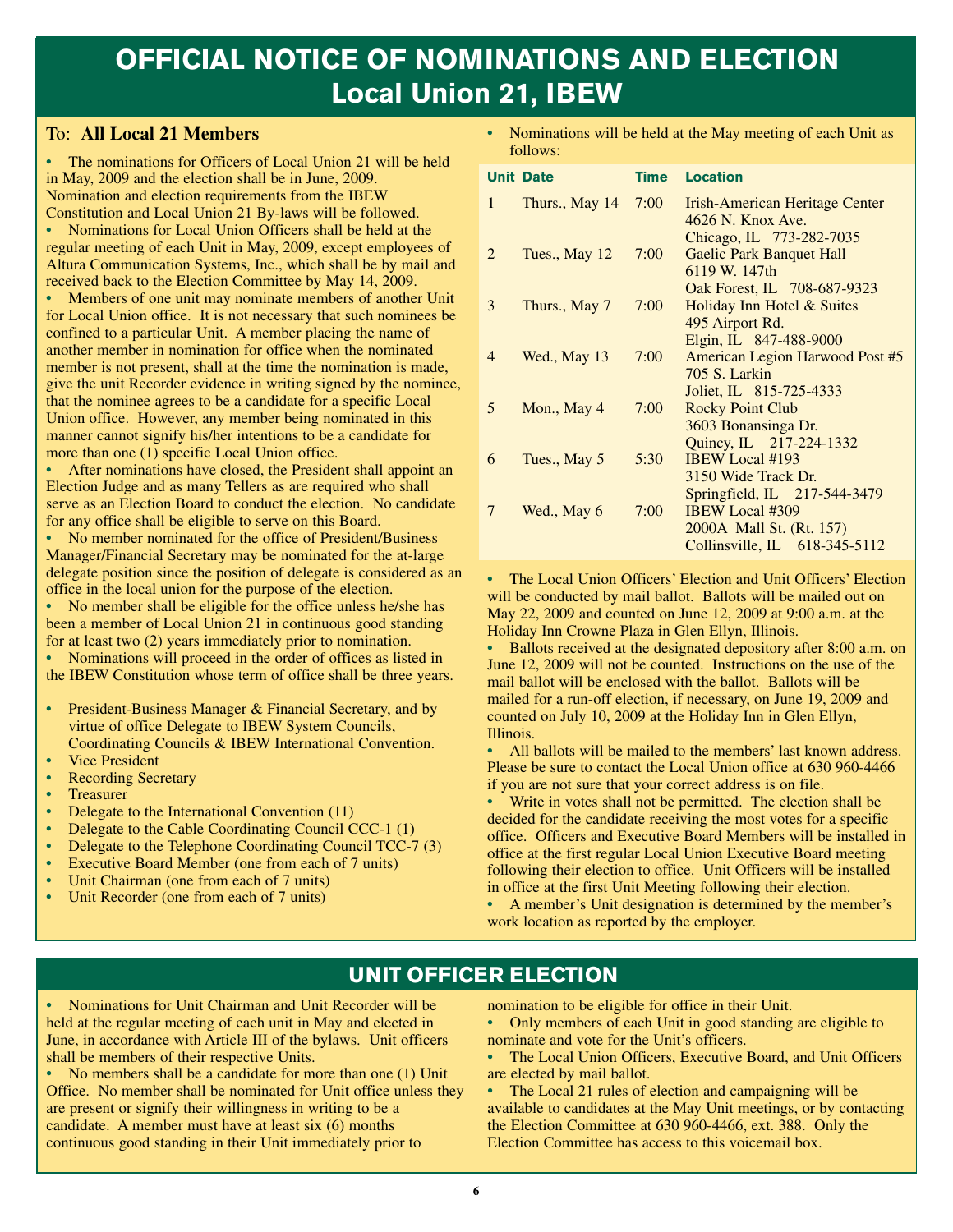# *Welcome New Members*



*Customer Consultants in Rock Island*

# *Prem Techs*





植意

*Photos this page: Rosetta Shinn*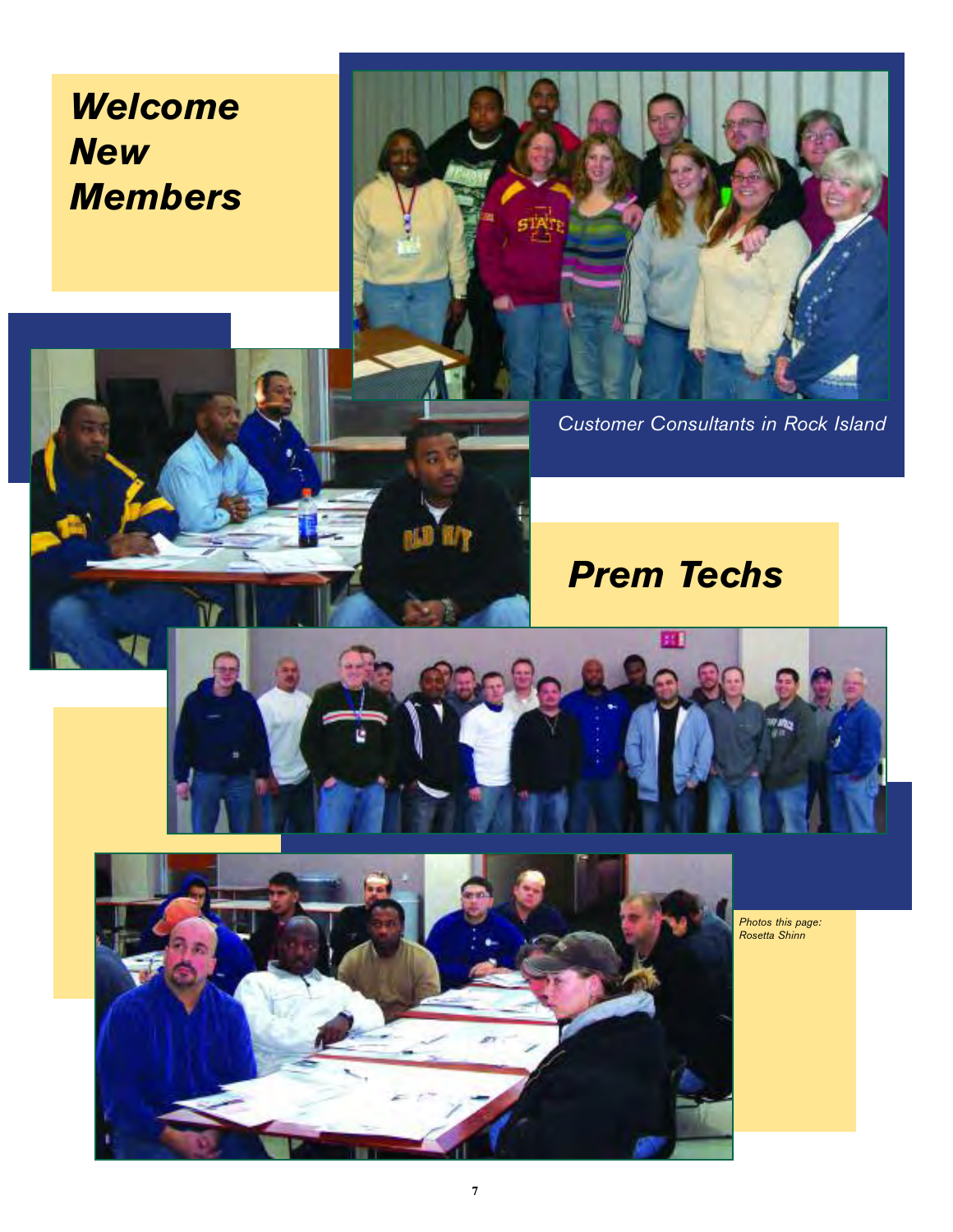# *COPE Report Employee Free Choice Act*

### *By Rosetta Shinn & Dennis McCaffery, Committee on Political Education*



**Our steady message has been**<br>that the future of organized<br>labor and the survival of the<br>middle class depends on our ability that the future of organized labor and the survival of the middle class depends on our ability to elect worker friendly candidates and hold them accountable to further our agenda. It is our belief that with the swearing-in of President Obama and the convening of the 111th U.S. Congress, step one of our mission has been accomplished. This brings us to the next task which is the

passage and signing of the **Employee Free Choice Act**. It's been sixty years since there's been any meaningful, far-reaching legislation such as this in our country and we must not let this opportunity pass us by. We're done talking the talk; it's time to walk the walk!

**The Employee Free Choice Act puts the choice of whether and how to form a Union back into the workers' hands NOT the company's!** For far too long, employers have denied workers the freedom to make their own choices. The Employee Free Choice Act will do three things to level the playing field for employees and employers:

- **1.** Strengthens penalties for companies that illegally coerce or intimidate employees in an effort to prevent them from forming a union.
- **2.** Brings in a neutral third party to settle a contract when a company and a newly certified union cannot agree on a contract after three months.
- **3.** Establishes majority sign-up, meaning that if a majority of the employees sign union authorization cards, validated by the National Labor Relations Board, a company MUST recognize the union.

We are currently facing the worst economic crisis since the Great Depression. We need to take immediate steps to create good jobs that will strengthen our economy. But they won't produce shared prosperity or rebuild the middle class unless we pass the Employee Free Choice Act to restore workers' freedom to bargain for a better life.



Deceptively titled Big Business front groups such as the "Coalition for a

Democratic Workplace" and the "Center for Union Facts" are gearing up to spend \$200 million to defeat EFCA. They will continue to do what they do best: lie, distort the facts and downright try to scare the hell out of everyone so corporations can keep all the power in the workplace and the fat-cat CEO's can continue to block workers from having the security of a contract. **WITH YOUR HELP, we will fight back and win, just like we won the 2008 elections.**

The COPE Dept. has been very busy monitoring and participating in the shaping of legislation that directly affects working people at national and statewide levels. With our contract at AT&T set to expire late in June, we've been busy building coalitions with various political and labor groups to ensure that when we get to that bargaining table, we sit down with the support and encouragement of ALL working people.

As always, please feel free to contact us on the Local's website: **www.ibew21.org** or call the Union office (630)960-4466 ext. 327 for Executive Director Rosetta Shinn or ext. 353 for Director Dennis McCafferty. Until next time, take care and GOD Bless!



*Ekong Udoh discusses his 2009 AT&T bargaining survey with Business Representative Mike Sacco.* 

### *Set to Talk.*



*Local 21 internal organizing committee tabulates data from members AT&T bargaining surveys.*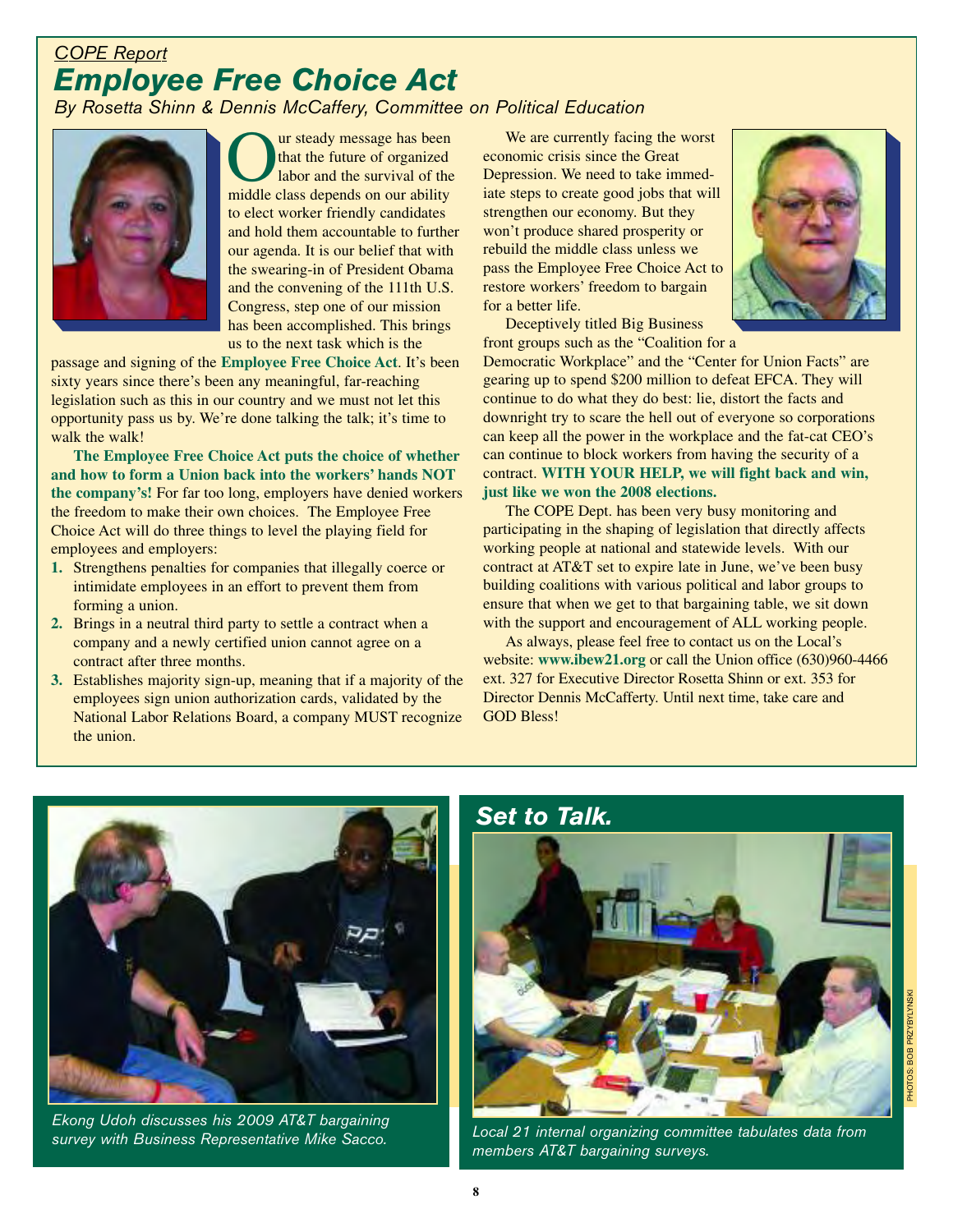# *Class is in Session*

*By Michael Sacco, Business Representative*

Last fall, I was offered a unique<br>opportunity from the Universit<br>Illinois to teach as a Visiting<br>Lecturer in Labor Studies. The class opportunity from the University of Illinois to teach as a Visiting focused on the history and methods workers used when organizing into unions to improve their lives.

My students were all juniors and seniors with varying experience in the workplace. One of the first exercises was a test to assess each student's knowledge of labor law in the U.S. The test included questions like "Is overtime guaranteed after eight hours work?" or "Is six weeks of paid maternity leave granted to all employees?" Needless to say, the students failed this test spectacularly. In my best estimation, most American workers would fail this test.

The U.S. has one of the most backward sets of labor laws in the industrial world and things like overtime pay and maternity leave are not part of the law. Our union contract includes protections that go beyond the legal minimums. Most unions have similar improvements in their contracts. Unions have helped to raise the standards

of many workers in the nonunion sector.

As a business rep I see what happens when our members don't know their contractual rights or the law. The overall lack of knowledge is not the worker's or my student's fault. It's part of a larger plan over decades to keep workers in the dark about their rights.

The laws allowing unions to exist was a response to a workers revolution in the 1930's. The most successful unions prior to the Great Depression were outlaws that their members organized. These bottom-up unions were crushed by business and the government and were replaced by unions with little power. They lacked muscle because of stringent laws and a slow dispute resolution process designed to take grievances off of the workplace floor to insure "Industrial Peace."

There are many things workers can do to organize and build their solidarity, but



oddly, I can't write about many of them without violating the law or our contract. Please note the picture of a Kedzie garage bulletin board. It makes a bold statement about these members and their solidarity. These workers started a "strike fund" used to compensate members who are wrongly suspended. If there is a strike, they will be ready.

As a union rep, I'm unable to organize this, but I can show it to you as an example of what stewards Dave Hilliard and Mark Jackson are doing with the support of their brothers and sisters. They are re-writing the rules.

# *Organizing is Power at Work!*

*By Rosetta Shinn, Business Representative*

**Being a union member has helped many working men and<br>women make it to the middle class. It's no coincidence to<br>when union membership declines, so do living wage jobs<br>That's why organizing is a top priority in the IREW.** O women make it to the middle class. It's no coincidence that when union membership declines, so do living wage jobs. That's why organizing is a top priority in the IBEW. Organizing brings the benefits of union membership to more working families. Organizing benefits current members, because more union members means greater clout at the bargaining table and in legislative halls.

Union organizers blend the old fashioned techniques of hand billing and house calls with the latest advances in videos, computers and research. Together we'll keep fighting for job security, better wages, benefits and working conditions!

Now this is where you come in. Your organizing department needs your help. Your neighbor may be that Comcast worker wanting a better work place or the person you see at your kids' school activities may be looking to improve their family's lives. If you have contacts like this, please call your organizing department. Business Rep Dave Webster and I will follow up and see what we can do about organizing in those workplaces. We can't do this alone, we need your help. Comcast is not the only company that treats its workers badly; the same problems exist in many nonorganized shops, so please get those leads in to us.

The rulings from the NLRB out of Washington DC have been terrible for unions under the Bush administration. Now that there's a new sheriff in town let's hope this changes and SOON.

I've had many people ask, "What Is the NLRB?" so here is a little

background. The National Labor Relations Board is an independent federal agency created by Congress in 1935 to administer the National Labor Relations Act, the primary law governing relations between unions and employers in the private sector. The statute guarantees the right of employees to organize and to bargain collectively with their employers or to refrain from all such activity. Generally applying to all employers involved in interstate commerce – other than airlines, railroads, agriculture, and government – the Act implements the national labor policy of assuring free choice and encouraging collective bargaining as a means of maintaining industrial peace. Through the years, Congress has amended the Act and the Board and courts have developed a body of law drawn from the statute.

The importance of organizing should not be lost on any member in our Union. Our future contracts depend on more of our members in each industry gaining power at work.

As each Union works towards an industry leading contract, each contract improvement leads to an increase in the contract at the next company, creating a constant cycle of improvement for working families.

Don't leave your friends, neighbors or community behind; organize them today.

Please feel free to contact Dave Webster or me on the Local's website: **www.ibew21.org** or call the Union office (630) 960-4466 ext. 327 for Rosetta Shinn or ext.449 for Dave Webster.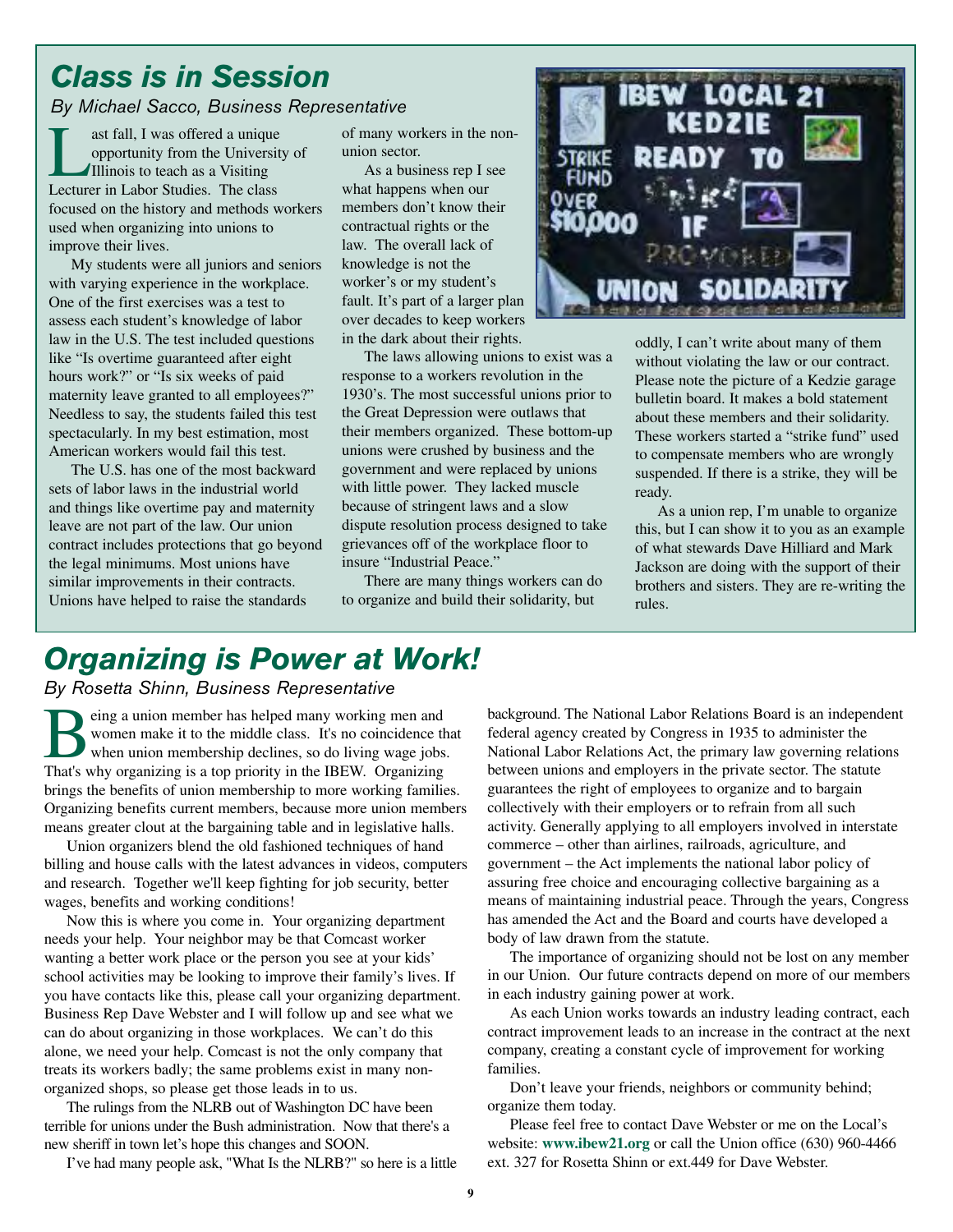• • **At Vermilion County** the contract expires on November 30, 2009. Area Steward Doris Halls and I are beginning the process of preparing now. We will review past contracts, compare contracts of other represented county employees, and look at job descriptions, etc. This will prepare us to negotiate for future improvements. We will be calling on all members to assist in one way or another it will take all of us to help our Union be successful. We hope to have a meeting sometime in the near future and encourage all of you to attend.

At the **Peoria County – Bel Wood Nursing Home** all the managers, stewards, and I will be attending the "Labor Management University through PALM" offered by the Peoria Area Labor/Management Council. We'll attend two sessions in hopes of improving our skill sets and to further improve our working relationships. The first session "Roles and Responsibilities of Stewards and Supervisors" covers successful implementation of the collective bargaining agreement; the second "Grievance Handling" addresses the issue "Is it a gripe or a grievance?" Mediators from the Federal Mediation and Conciliation Services (FMCS) out of Peoria will conduct the training.

Recently several people were stuck in the elevators at both Peoria Credit and Collections and in Hoffman Estates. Chief Steward Alison Watson referred this to the union's safety committee chair, Mel Probst. The issue was discussed at the quarterly safety meeting with AT&T. The company's safety committee chairman advised us there is no corporate policy on this issue but AT&T does have contractual procedures with the elevator companies. They are expected to arrive within 60 minutes of being called. Unless there is a violation of these contracts there is nothing AT&T can do. Mel presented potential situations and asked about contacting local emergency responders. The manager stated the fire and/or police departments could be called for anything that would be considered a medical emergency. Please keep this in mind if you are one of the unfortunate ones to get caught in an elevator.

Please remember **Asset Protection** is **not your friend**. If you're called to a meeting with them, don't just ask if you need a steward they will tell you "no." Instead tell them you **WANT** a steward, read them the Weingarten statement on the back of your union card, and say nothing more until a steward arrives. Your steward will ask what is being investigated and

then speak with you alone for a few minutes. Please listen to what the steward has to say and follow their directions. It's your job that could be in jeopardy.



*By Vickie Burroughs, Business Representative*

...We lost 21 people at the **Total Grace Consumer** office on November 21, 2008. Eighteen of the members were charged with Code of Business Conduct violations. By the first week of December everyone was back on the job. We have been winning 80% of the grievances, including \$80,000 in incentive payments and lost wages. Sixty-one new Customer Consultants started January 5, 2009.

There is no change from the apprentice committee, all areas are in ratio. Just a quick message to all the network guys to always remember to work safe and do one job at a time and do it well.



•••• NEWS ACROS

*Michael Cohns, Business Representative*

...I previously reported the **Central Office** preferencing was complete. About a week later AT&T announced a surplus and they would be offering a SIPP to the Technical Specialists. What the heck is going on!? This threw a huge monkey wrench into the mix and the only fix was to start over. Once again we hope this mess is over and our members at least got some good moves. Let's hope this is the end of it for a long time.

We should be coming close to the end of the scheduling trial for the central offices and will be meeting with the company soon. Hopefully we'll have more to report. We want to come to some agreement so we can work on refining the off hour scheduling on an on going basis.

It's nice to see the **arbitration load** is coming under control and the last of the old cases are being heard. Any new grievances going to arbitration are now being scheduled within months.

Recently a Business Rep won an arbitration involving a member who had been terminated. AT&T, unhappy with the decision, asked the arbitrator to modify the award, which would greatly reduce the settlement amount our member would receive. Apparently the Article 13 language *….The award of the Arbitrator shall be final and binding upon the parties…*is a problem for the company unless they win. I will report more on this case once we come to a resolution.

Finally, we have a **contract** coming up. We need to stick together up to, during, and after bargaining is finished. Remember it took years to get to where we are today. For

many years we took less in one thing (wages) to get more in another (benefits.) Don't be too willing to give up something that we fought hard to win and keep just because the company feels we should make concessions. As always Solidarity!

*By Steve Unterfranz, Business Representative*

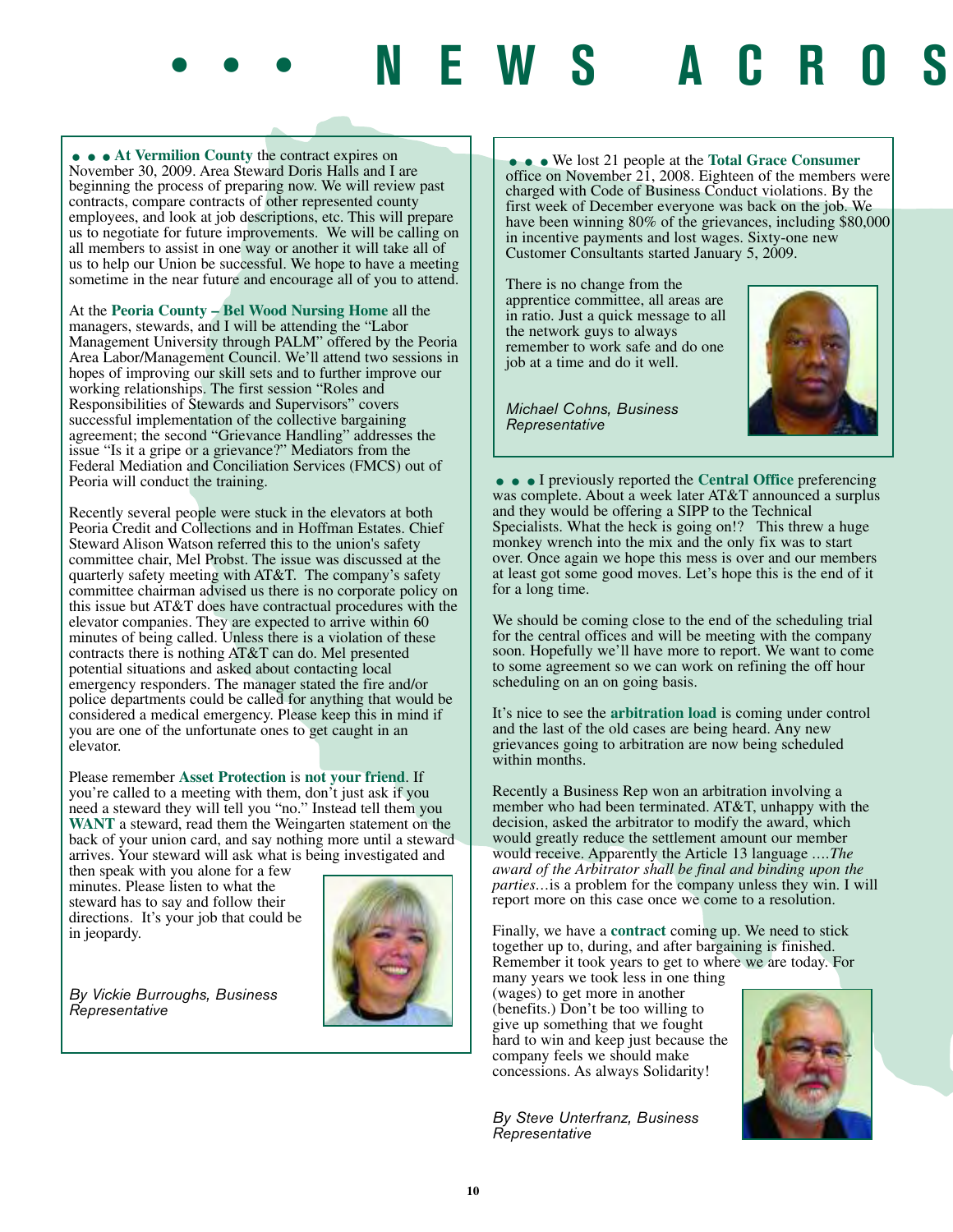# **S THE LOCAL •••**

• • When AT&T declared a surplus on December 11, 2008 it impacted members at 225 W. Randolph in

downtown Chicago as well as other locations. The force distribution date, the last day on payroll is March 16, 2009. We are waiting to see if the company has any job openings to offer the surplused members.



*By Liz Hodges, Business Representative*

• • There's a lot of heartache with all the Details. There are Details in every work group. In Construction many techs are sent to some other location every week. For the past seven months the company has been paying for board and lodging, but Monday February 2nd that stopped because

AT&T studied the verbiage in the contract, and interpreted that only the per diem applied. Some techs are driving between 150 to 200 miles round trip every day, but management has no compassion.



*By Dan Gruenich, Business Representative*

• • First I'd like to introduce myself as the new Business Rep for the south suburban and Northwest Indiana area. Mike Kunas was a good friend and a year later we still mourn his passing.

I've been working with Chief Steward Byron Bonham in the transition from Business Rep Terry Sheehan. I'm working with Byron, the stewards and mobilization coordinators to aggressively establish a solid line of communication as we move closer to bargaining.

In December we received notification of surplus of plant **engineering clerks in Crown Poin**t. Working with Jerry Gast we were able to settle two arbitration cases and alleviate the surplus. The Crown Point plant engineering clerks had their title upgraded to Engineering Assistant. They received a pay raise. Some accepted the SIPP, all the others remain employed, but were required to move to positions in Illinois at Blue Island or Joliet.

The entire **Hammond AFRC** was declared surplus because the work was moving to Hoffman Estates. Three of the four senior plant assigners accepted the SIPP. One remains in the surplus.

We continue to monitor and adjust to the forced details coming into our area both in I/R and Construction. Please treat these detailed brothers and sisters as we would like to be treated if the roles were reversed. That day will come again.



*By Paul Wright, Business Representative*

• • Local 21 reached an agreement regarding **Prem Techs** who did not get all their unused time in 2008. If a technician had 5 unused days from 2008, they can be taken until July 2009. If you have more than 5 unused days, please talk to John Dolsen, Paul Waters, or Brian Gee, so you can file a grievance for the remaining time. Each tech should use 2008 time before using any 2009 time off.

AT&T informed us they are hiring **150 new prem techs**. We're meeting with each new group every Friday through the end of February. We've reached an understanding with the company allowing more techs to move under the preference that went out last fall because of the new hires. So far all these new techs are former Terms, who were work completed under the core contract.

We've addressed your issue of understanding your payroll checks. The company sent us a document they wanted to use to explain your checks. We sent it back because it did not answer everyone's concerns. They are creating a new document.

**P2R Fraud Cases** are continuing. Many techs lost their jobs over this issue. Whenever the company promotes something you think is good there's always a catch. Many techs submitted leads on orders they weren't involved with. If you have questions on the P2R issue please talk to Paul, Brian, or John.

An issue about stewards came up recently. Under your agreement the language is silent as far as how they get paid. The company has taken the position if a steward sits in a meeting that time will only be paid at the straight time rate, which means if they work overtime the time they spent in the meeting won't go towards overtime hours. The Chief Stewards have been taking grievances on this issue.

At the Harvey location, a Prem Tech was fired for attendance by a manager who is on the fast track. This manager didn't understand we have a contract and an employee is not fired until there is a dismissal panel. The tech was supposedly fired on January 13th, a day when the temperature was 5 degrees and a blizzard warning was issued. The manager **had the audacity to tell the tech his shirt and jacket were company issued and he could not leave with them.** When will this company treat employees as HUMAN BEINGS?

The Chief Stewards are in the process of appointing new Mobilization Coordinators for each location.

We are all aware that the contract is coming up and we've been

spending a lot of time researching AT&T. We need to understand this company is going to put all their eggs into U-Verse. If anyone thinks the Prem Tech department has no impact on you or the future of AT&T, you're kidding yourself.



*By Mike McCormick, Business Representative*

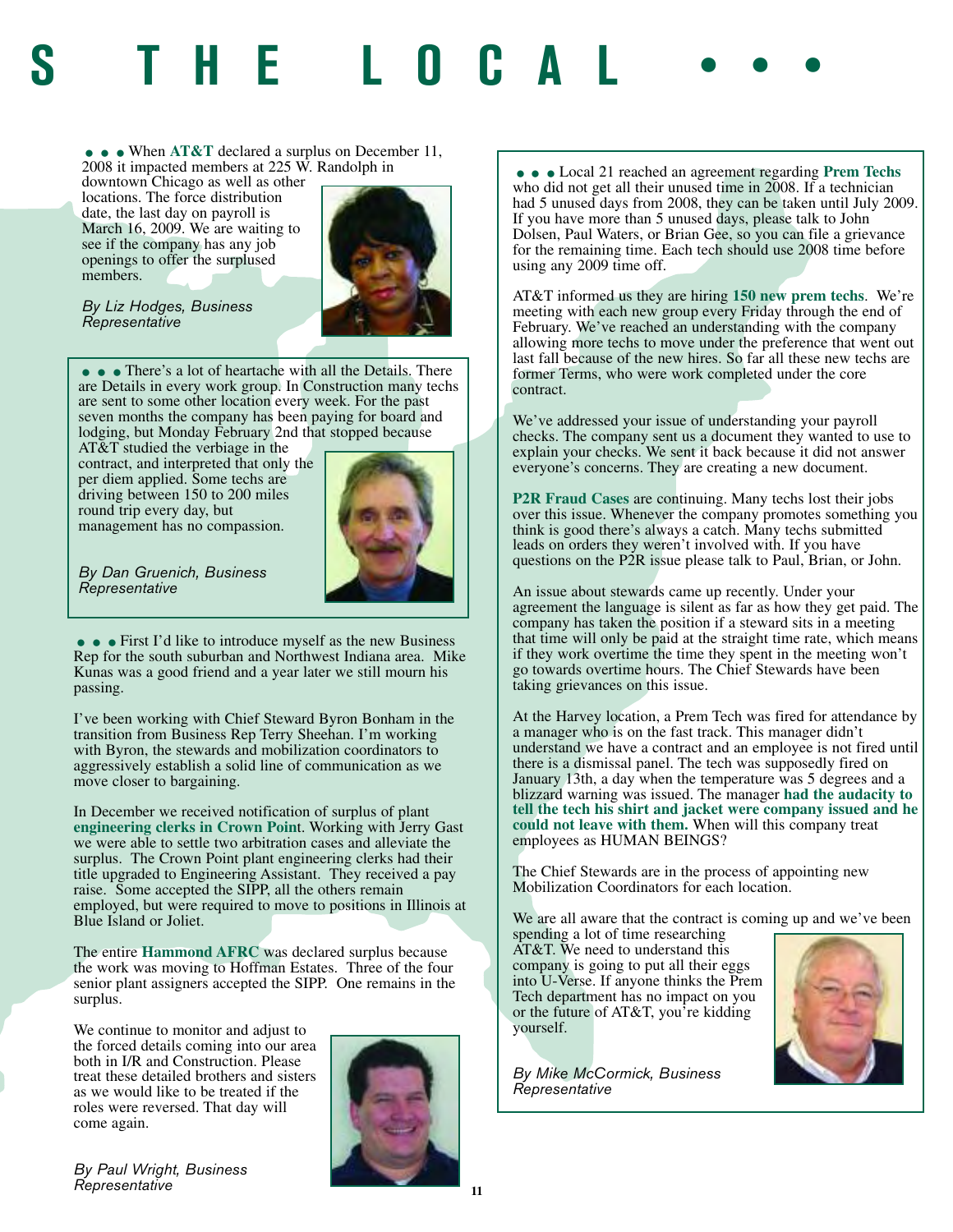• • I'd like to start by thanking President Ron Kastner for my recent promotion to Business Rep. The promotion includes reassignment to a new area so I want to thank everyone from my old locations for all your help and support throughout my time working with you. It's been fun and exciting to meet all my new people as I travel around the new area.

Let's list the excitement so far. First a Surplus in the Telecommunication job title, wait, it was voluntary SIPP offers not a Surplus, now let's readjust all the positions. In Construction, again voluntary SIPP offers, no wait it became a workforce adjustment. Originally the Engineering Assistants faced a Surplus, no wait, it became a workforce reduction. Wait again, the Union agrees with AT&T to allow changes in locations, everyone's safe and they are moved to their new

locations. In I&M some members receive SIPP offers, no wait, management decides on Details, to move people to the work. Wait again, there's no work where you're sent, what the heck, throw in some mandatory overtime.



*By Jim McLauchlan, Business Representative*

...We've begun contract negotiations at **Verizon** but we're still in the early stages. Many proposals have been passed across the table, but nothing has been agreed to. We are also preparing for an upcoming arbitration. This arbitration involves the company offering a retirement buyout, and then replacing the members with contractors. This practice is decreasing full time employees, thus decreasing our bargaining unit.

Mandatory overtime has reared its ugly head, but **Century Telephone** has taken it to another level. Management had the audacity to call members while on vacation and force them to come into work for 3 days. If that wasn't enough Local 21 Steward Willie Walker came in and worked for them for 1 day of his bargained for vacation, but not the other 2. He was suspended without pay for 2 days. **What an outrage!** I'd advise all members, while on vacation, do not answer your phone if you get a call from a company number or a number you don't recognize.

Also, Century is in the process of acquiring **Embarq**. First, they must get approval from the Illinois Commerce Commission. Local 21, along with the International, will attend the approval hearings to protect our members' interests.

We have an upcoming arbitration at **Frontier**. This case involves the company pulling our members off of a job at quitting time, and having contractors complete the job. What the hell are these people thinking? At this time, we are in the process of selecting an arbitrator. The scheduling process will begin after the selection is complete.

At **AT&T**…We have had surpluses, layoffs, SIPPs, details, you name it.

AT&T declared 98 central office telecom specialists in the state surplus. Luckily, more than 98 members accepted SIPP,

• • In Construction the term techs in C & E and the terms in the first mile project were released by AT&T. Now, the responsibility to build Project LightSpeed in **Chicago** is placed squarely on the backs of the existing construction force. The company will start detailing techs from the suburban areas and downstate to assist in building Project LightSpeed in the city.

In **I&M** the company allowed 25 term techs to preference for I&M and placed them in I&M garages. Management is also detailing techs from suburban and downstate areas to help with the workload.

And in the **Central Office** world the company followed the chaotic C.O. preference by declaring a surplus of 98 employees in the same offices that they preferenced them in to. The company offered a voluntary SIPP to the C.O. techs

to help alleviate the surplus and management did get enough volunteers to do so. Of course that meant another preference/force readjustment to balance the headcount again. Stay tuned.

*By CJ-Cleveland Johnson, Business Representative*



and the surplus was cared for. Techs preferenced to locations vacated by the SIPP takers.

On December 26th, the company announced a layoff of 36 Engineering Assistants. We were able to negotiate allowing assistants to move from locations that were closing, to locations that were remaining open.

Voluntary SIPP was offered to Exhibit 3 I&M, and Statewide Construction outside technicians. We had 5 takers in I&M, and 9 in C&E.

Details are continuing in I&M. Company decisions don't appear to have any rhyme or reason. We have technicians in locations where the workload doesn't warrant it, then we send them somewhere else and there might be work for a few days. Members are away from their families for long periods of time, just in case the work load spikes. You would think that a company who's always crying about budgets wouldn't want to spend money for room and board when it is not necessary.

In Construction details are still an issue, but we negotiated a process to relieve some of the craziness. The company notifies us in advance the "from" and "to" locations. We

then have the opportunity to fix some of the issues prior to techs leaving their home garages. Also, we have negotiated "moratorium" weeks throughout the year when no one is detailed away from home. Most are centered around holidays.

*By Michael Roach, Business Representative*

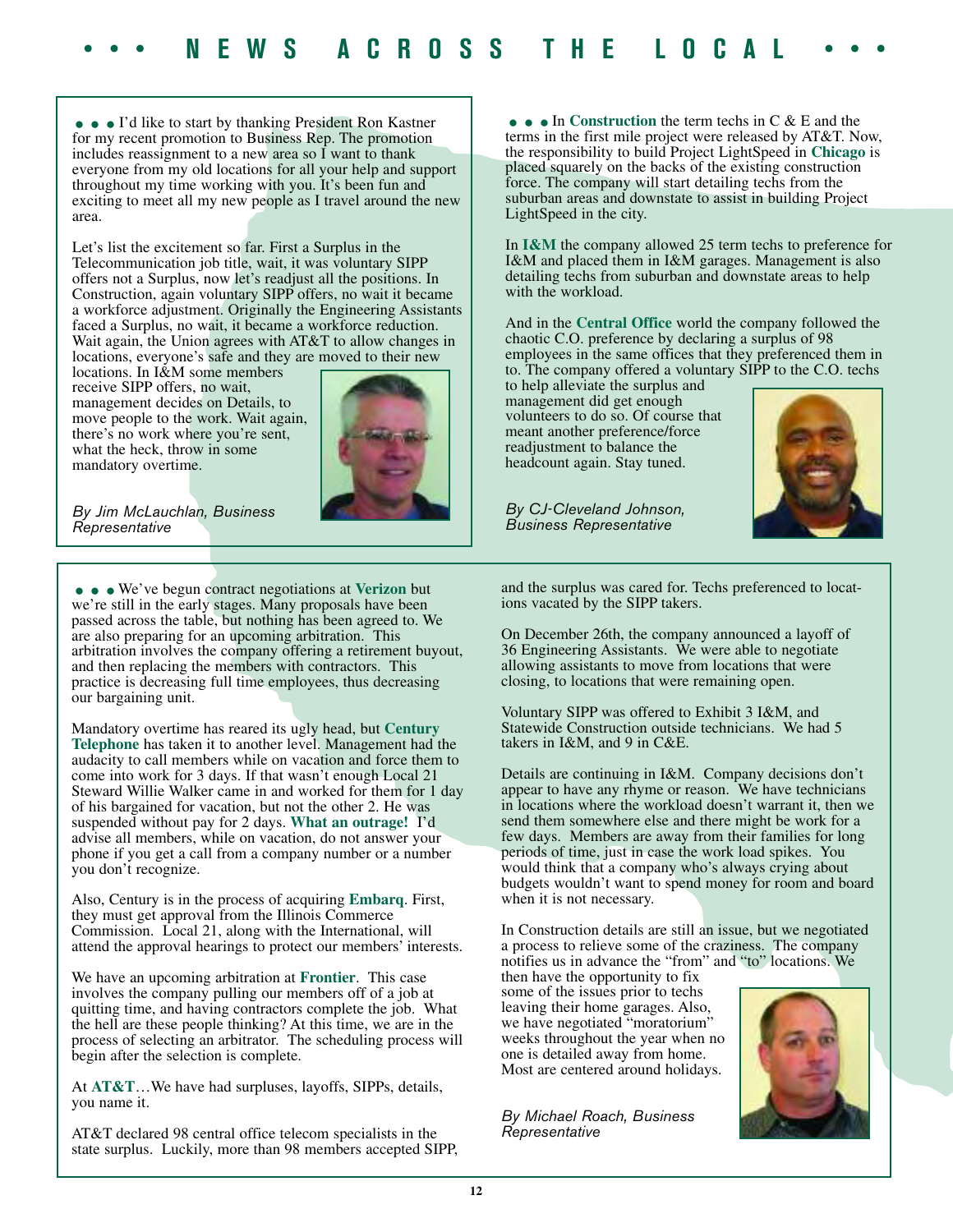**....**<br>Engineering with all the details! They're going to continue through 2009. Most of the work is in Chicago for the LightSpeed build. Members are detailed to the 89th & State garage, but there's not enough parking. The company has them pulling out the Bridgeview and 76th & Stewart garages in Chicago, and then reporting to 89th & State. Local 21 has tried to convince the company, that there are garages closer to the 89th street garage where the CSTs or OPTs could drive from, but management refused to listen.

Remember while you're on a detail in **Construction**, there is an overtime list in the home location. This OT list should be updated weekly. While on a detail, if the company asks for OT, please let the local steward know.

In C&E the company announced second level manager areas are going to change. Also the fiber splicers and the LVT group are going to be combined under Business as Usual (BAU) second levels.

AT&T announced a voluntary SIPP in C&E, with an off pay roll date of December 31, 2008. Those accepting the SIPP were allowed to defer their lump sum payout into 2009, enabling them to get the new lower GAT rate of 4.00%.

AT&T announced a surplus of 98 COTs in the **Central Offices**. Many Central Office Technicians applied for the SIPP. The surplus was eliminated by the COTs that applied for the SIPP.

In **I&M** the district-wide preference in Brain Breedlove's organization is still on hold for now. Management was talking about moving areas around to see if it would help areas that are over headcount. This has not taken place yet.

In recent weeks we've become aware of AT&T hiring contractors to perform bargained-for work. In **Bourbonnais**

and **Orland Hills** we caught two contractors with service orders to install modems and inside wiring for customers' computer networking. This is our work, and should be grieved! Please get all information to your stewards.



*By Terry Sheehan, Business Representative*

...There's some good news from the **Lakewood** Center in Hoffman Estates. The Union presented and won a grievance for

the MA's in the **NCS** repair center, demanding premium pay for their regular 8 hour shift when they worked 4 hours of overtime before their shift. The settlement of \$36,925.20 will be divided among the 65 MA's involved.

*By Melanie Probst, Business Representative*



• • This is a big year for all of us as we head into bargaining with a very successful AT&T-- a success that we all made possible. Let's not forget that and remember "United we bargain--divided we beg!"

On the North Side of Chicago our new year was started with tragedy as Night Telecom Specialist Catherine Grayson (Kedzie CO) died in a tragic fire in her home in Chicago. Sister Grayson was 57 and had 27 years with the company. She was well-loved by her friends and peers. Sister Grayson was an active member of her community through her service in Trinity Community Baptist Church and left behind a large

family to keep her memory alive, especially her mother Elizabeth Grayson and son Waverly Clark Jr. Sadly, her first grandchild Waverly Clark, III came into the world the day after Catherine went home. She will be missed.



*By Michael Sacco, Business Representative*

• • Our Nation has a new President who is committed to working families. Of particular interest to all unions is the Employee Free Choice Act (EFCA). This will be a battle in Congress but President Obama has agreed to sign it into law once it reaches his desk.

Local 21 will have a busy year with the AT&T contract expiring on June 27, 2009. These negotiations will be the toughest I have seen in 30 years. I want everyone to realize AT&T is coming after health care.

I'm sharing my personal story to help you understand why keeping what we now have is so important. I visited my doctor to have a lesion on my face checked out. The office visit cost me \$20, an amount small enough that I wouldn't hesitate to go because of the co-pay. The test results showed that I had basal cell skin cancer and I had it removed. What's the only good news? Because our Union fought hard for our benefits  $\overline{I}$  m not worried about how I'll afford to pay for this surgery. My health benefits will cover it with little cost to me. I won't have to put my health on a list of, "I can't do it this week because my budget won't allow it?"

I don't want AT&T's management plan and DO NOT FEEL we should settle for it. Who wants to be forced to pay thousands of dollars to cover out of pocket medical expenses? Not me. Stay tuned for bargaining news by visiting the Local 21 website **www.ibew21.org** and when asked to support an action, do it!

Finally, this is the year for union elections in Local 21. This will be taking place while we are in negotiations. Some

officers might not be able to visit your office before the elections because they will be looking after your interests at the bargaining table. Even thought they'd like to be there. Hang on tight this year is going to fly by.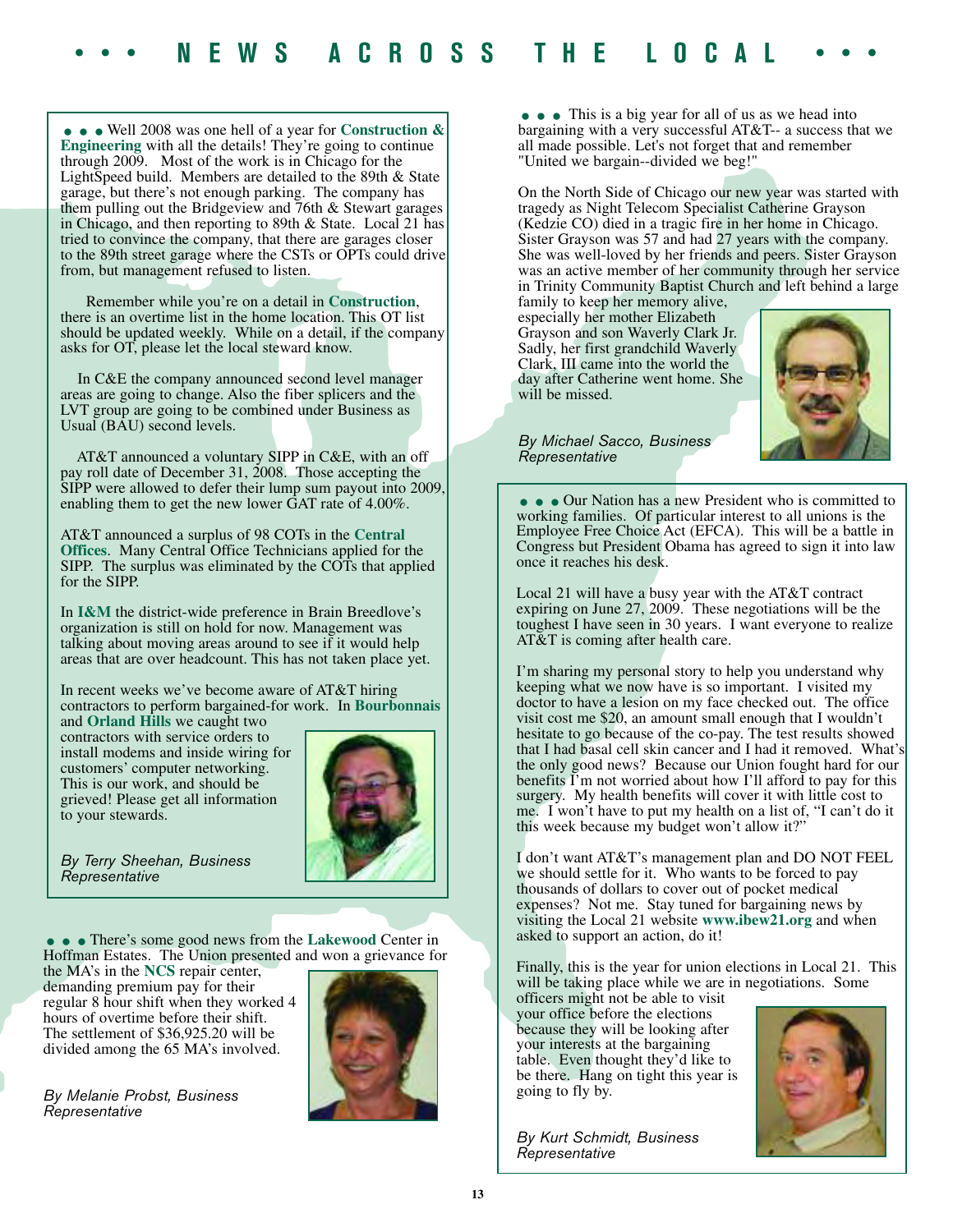# *Retiree Corner By Larry Moeller, Retiree Liason*



The tidal<br>
wave or<br>
corpora<br>
greed is about wave of corporate to wash over another group of people who worked long and hard to earn their reward. I am speaking now

of Local 21 retirees, who at the time they made the decision to cut ties with the corporate nipple, did not have to worry about the additional expense of paying a premium for their health care benefits. In the run up to 2009 bargaining, AT&T has begun bombarding active Local 21 members with company communications. They lay out AT&T s intention to force a health care premium on each active employee. So what does this mean to retirees? No one has threatened us, the company promised us health care when we retired, right? Yes, but promises don't figure in the mindset of modern CEO's. It should be obvious if health care premiums

are forced on active Local 21 members, retirees will be marched down that same road.

What can be done? Since we are no longer members of the Union, how can we prevent this? While it's true we are behind the eight ball, it is far from over. We can partner with the active members of Local 21; we can spread the word amongst ourselves when we meet for coffee, a beer or that monthly card game. The Unions have always spoken up for their retirees during bargaining. AT&T will claim the Union can't but Local 21 President Ron Kastner has promised me they will. This promise will be kept, but retirees are going to need to do their part. Allies are the key to any successful fight and retirees have a good one with Local 21. President Kastner has appointed me to act as a liaison between Local 21 and non-management retirees. In the future I'll be available to talk to retirees face to face wherever groups of retirees gather. A plan to defend our promised benefits is evolving, but ultimately success will depend on us.

You can email me at **lmoeller@ibew21.org** or call me at 630 432-3836

# *Safety First!*

*By Melanie Probst, Business Representative/Safety Chair*

cal 21 received a notice to appear<br>at a hearing being held by OSHA t<br>discuss an alleged violation issued<br>to AT&T. I attended the hearing under the at a hearing being held by OSHA to discuss an alleged violation issued to AT&T. I attended the hearing under the direction of President Ron Kastner; AT&T Corporate Safety, local management, an OSHA Field Agent, and an Area Director also attended. I learned a citation was issued to AT&T for a serious violation when a technician, observed by an OSHA Field Agent, failed to wear a body belt with a lanyard attached to the boom or basket while working from an elevated aerial lift. The employee was exposed to the hazards associated with falls. I sat and listened to the company explain that they provide training, equipment, on the job observations, garage postings etc. I kept thinking about the dangers associated with this infraction, the horrible phone call this technician's family could have received.

I wondered why this was happening. I'm not writing just to warn you that AT&T and OSHA are watching you. I'm



writing to **tell you how important you are to others**; it's not just about you. Please don't ever feel so comfortable in your job that you don't use the safety equipment and training provided to you. Luckily this technician made it home that evening.

Another issue involves the testing and ventilation of manholes. I hope to God that this is just a rumor but **I've been hearing technicians are working in manholes without the proper test**



"Dunston, you can't quit! We'd never find anyone to fill your shoes!"



#### *Save the Date!*

**IBEW Local 21 is planning a Solidarity event at Six Flags Great America and Six Flags Hurricane Harbor on Saturday May 30, 2009. Ticket and pricing info will follow.**

**equipment or ventilation.** Who in their right mind would do something like that?

Training and equipment aren't given to you because OSHA says so; they are given to you so you can do your job safely and go home at the end of the work day. I know, some might say, "The equipment doesn't work or the equipment isn't supplied." Well I'm no rocket scientist but my position on that would be "THEN DON'T DO THE JOB." **AT&T admitted to me the quickest way to get the proper equipment to do the job is to refuse to do it because it is UNSAFE.**

Finally to the Premise Technicians; do not use a 2 piece extension ladder unless you have had the proper company training. I am currently in discussions with Corporate Safety regarding this matter. I'm hearing that managers in the field are issuing these ladders to techs who were never trained on using them safely.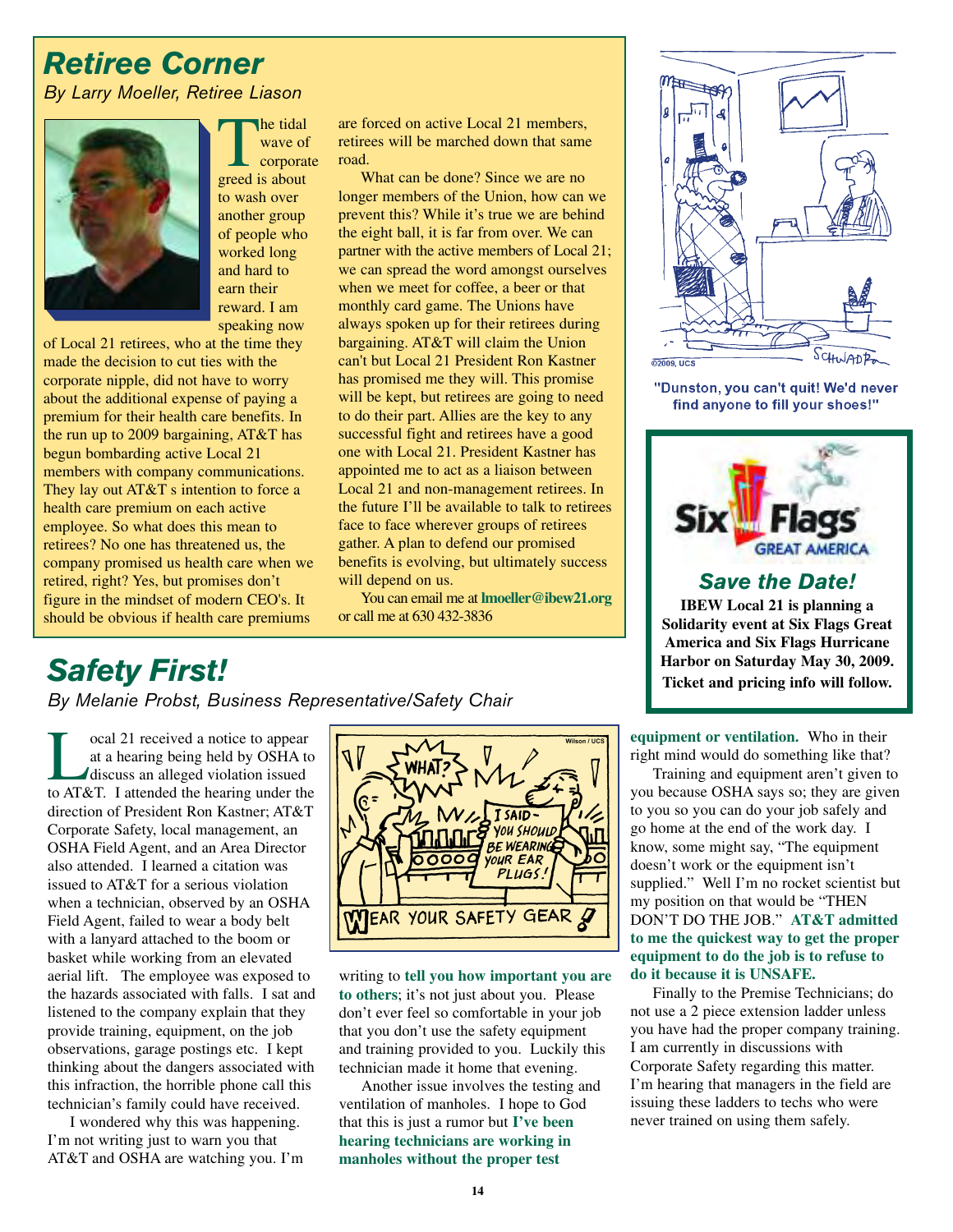# *Food Drive Feeds the Hungry*





*On January 22nd Alderman Ed Burke thanked IBEW Local 21 and CWA*

In response to President Barack<br>
Obama's recent call for all American<br>
to participate in an annual national d<br>
of service in honor of Dr. Martin Luther n response to President Barack Obama's recent call for all Americans to participate in an annual national day King Jr., IBEW Local 21 partnered with CWA Local 4250, AT&T, and the Pioneers in the Share Our Strength food drive.

Bins were placed in five downtown Chicago locations. Our members filled them with a variety of canned goods, including beans, fruits, vegetables, cereal, chicken, chili, pasta, peanut butter, tuna, rice, salmon and soup. The equivalent of nearly 6,700 meals was delivered to the Greater Chicago Food Depository on January 22nd and unloaded by Local 21 and CWA members. The Greater Chicago Food Depository distributes donated and purchased food through a network of 600 food pantries, soup kitchens and shelters to 500,000 adults and children every year.

"In these tough times those most in need are often forgotten. We're proud of our members taking President Barrack Obama's challenge to help rebuild America. Their donations will help children facing hunger. They are our future. The Greater Chicago Food Depository provides the substance so these children may have the nourishment to achieve their hopes and dreams," said IBEW Local 21 President Ronald E. Kastner.

Although the bins are gone, Share Our Strength's Operation No Kid Hungry initiative continued until March 1.

*members for their generosity at the Greater Chicago Food Depository. Left to right: Sylvia Aldretti, Verness Streeter, Charlene Herda, Patricia Jackson, Edith Rice, Cheif Steward Cheryl Crooks, Jackie Morris, Cheif Steward Charles Snipes, Alerman Ed Burke, CWA Local 4250 Steve Tisza, CWA Local 4250 Vice President Liz Vanderwoude, Kate Maehr, Director Greater Chicago Food Depository.*

# *Saving Grace*



t a time when organizations have seen donations decline our members<br>working in the Total Grace Street Consumer Office dug deep to help c<br>They collected donations for a toy drive benefiting "My Joyful Heart."<br>nonprofit orga working in the Total Grace Street Consumer Office dug deep to help out. They collected donations for a toy drive benefiting "My Joyful Heart." It's a nonprofit organization that provides a positive influence to inner city and suburban school children in need supporting them with basic life essentials, school supplies, clothing, toys and encouragement throughout the year. These children's holidays were brighter because of the donations our members made.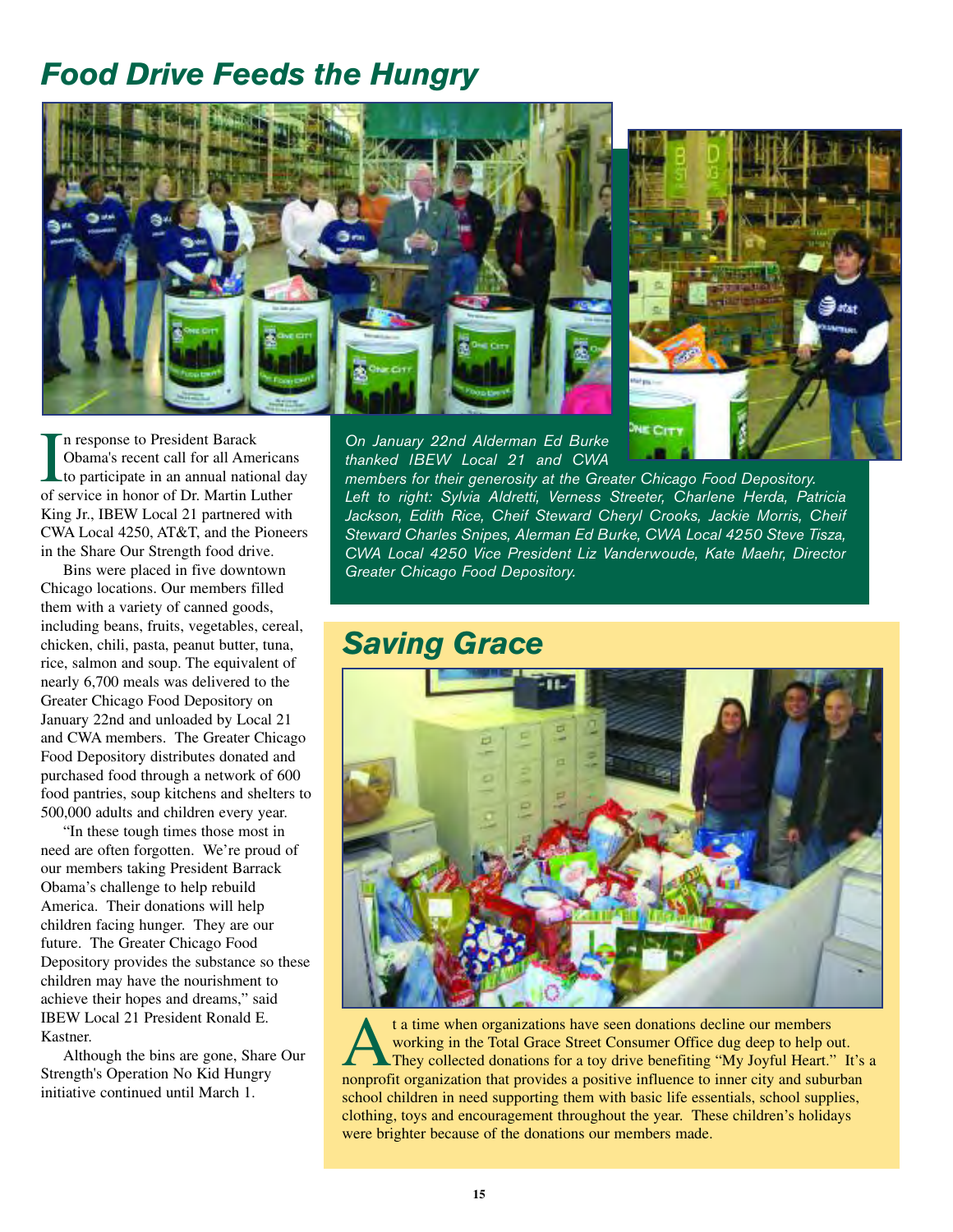# *Another View: Pirate Ethics*

The difference between pirate captains of old and modern-day corporate bosses is that pirates had ethics. They fairly shared their loot, for example, with the entire crew.

Contrast that with the rip-off of employees by the bosses and bankers involved in the recent tribulations of the Tribune Company. This media conglomerate, which owns some of America's top newspapers and television stations, was bought a year ago by a Chicago real estate baron named Sam Zell.

This fellow didn't have anywhere near enough money to pay the \$8.2 billion purchase price, but, hey, that's no problem for a striver. Zell simply got the company's CEO to let him use the employee's pension fund as collateral for bank loans to buy the company. Even though their money was put at risk, the employees had no say in the deal, nor in how the company was run. It was run badly. Less than a year after Zell's takeover, the Tribune Co. has had to declare bankruptcy, and employees are likely to lose jobs, severance payments, and pensions.

Those who pulled off this heist, however, have been much more fortunate. The former CEO was given more than \$40 million when Zell took charge. Citigroup and Merrill Lynch were paid about \$36 million each for being "advisors" on the deal. Another Wall Street bank, Morgan Stanley, got \$7.5 million just for writing a "fairness opinion," stating that Zell's use of the pension fund was Kosher.

And Zell? He had put up less than four percent of the purchase price to get control of the company, and while he might lose some of that, he cut the deal in a way that makes him a secured creditor. This means that if the company's assets have to be distributed to creditors as a result of the bankruptcy, Zell will be first in line to get his–standing in front of the employees whose company and pensions he wrecked.

No pirate would do that to his crew.

*–Jim Hightower is a nationally syndicated radio commentator and bestselling author.*

# *Banking Lessons from FDR's first 100 Days*

*By Nancy North, Area Steward*



The Depression had been deepening for three years. People<br>
were hording money so it wasn't circulating. Bank runs<br>
and bank closings climaxed on Inauguration Day Saturday<br>
March 4.1033 when Naw York and Illinois shut their were hording money so it wasn't circulating. Bank runs March 4,1933 when New York and Illinois shut their banks.

The next day President Roosevelt invoked the 1917 Trading with the Enemy Act and declared a national bank holiday. Federal Reserve official Walter Wyatt was directed to draft a banking bill. The Emergency Banking Act was submitted to Congress on Thursday. Although almost no one had a copy, it passed both houses and was signed within seven hours.

For three days Treasury officials and bankers tried to work out which banks were safe to reopen. To retrieve the gold that

had seeped out of the banks, FDR directed the Fed to announce it would publish a list of those who had withdrawn gold coins since February 1st, but not returned it by March 14th. In New York alone, over \$300 million was deposited.

In his first fireside chat on March 12th, FDR advised Americans that their money was safe in a reopened bank. People believed him and money flowed back into the system. Even in the Great Depression, the first step was rescuing the banks. Today's banks need to remember the lesson and get credit flowing again.

# *IBEW Local 21 Michael J. Kunas Memorial Fund*

*By Jim Sheehan, Executive Board Member Unit 2/Chicago Ridge Union Steward* 

I It is my pleasure to announce the formation of the IBEW Local 21 Michael J. Kunas Memorial Fund.

Mike Kunas was a steward, chief steward and newly appointed business representative, in N.W. Indiana and South suburbs of Illinois, when he died suddenly last year of heart complications.

Mike left behind a wife and young daughter. Thanks to President Ron Kastner, his staff, and the Executive Board we have formed this fund in Mike's memory. This year it will help his family and in years to come any IBEW Local 21 member or immediate family member in need.

I am extremely proud to announce to our members the first annual **IBEW Local 21 Michael J. Kunas Memorial Golf Outing** which will raise money for the Memorial Fund. Keep Saturday, October 3, 2009 open for fun on the links.

More details on the outing and fund will be forthcoming.



"How do we get the deregulated corporate monster back in the bottle?"

#### **Editors Note**

We are aware some of you received your December issue of *Frontline* in mid-January. In an attempt to keep postage costs to a minimum we mail under a non-profit stamp which increases delivery times. While taking that into consideration it appears the December issue was held up in the postal system in certain areas. We made them aware of the problem. We do everything we can to ensure you receive timely delivery of every issue. If you don't receive your issue of *Frontline* please contact the editors so we can look into the problem. All issues of *Frontline* appear on our website after they are laid out and before they go to print usually three weeks before you receive your copy in the mail. Go to **www.ibew21.org** to view all back issues of *Frontline*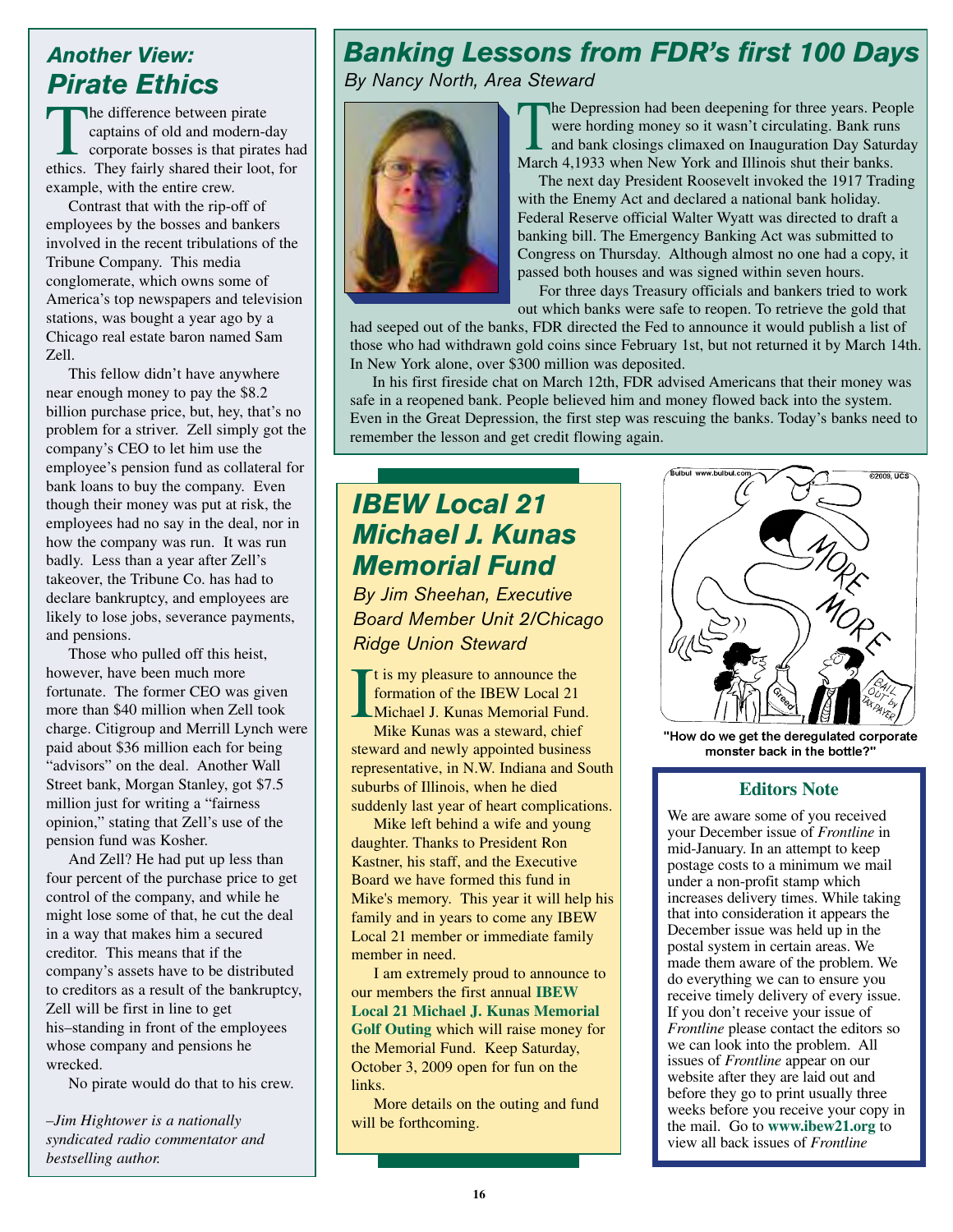

Count my lucky stars I have a job an can put a roof over my family's head and food on the table. Still, hard times don't give AT&T the right to treat count my lucky stars I have a job and can put a roof over my family's heads and food on the table. Still, hard their workers like they are the scum of the earth.

Whatever happened to the "days of old," that guys with over 30 years talk about? Times when upper management didn't get involved with issues out in the field and our foremen actually made decisions and treated their employees like human beings. Now, these supervisors can't make any decisions without getting approval from 2 or 3 different managers. I've actually seen an email to a boss telling him that he's not being hard enough on his guys. Basically, it told him how to be a jerk.

I want to explain a few things to everyone. The most recent action drove me to write this letter. A term technician was deployed to Afghanistan shortly after he was hired. While on military leave, AT&T twice announced they were reducing the number of terms on the payroll. Because of his seniority this term should've been let go both times. Everyone assumed the law overruled AT&T's actions and he couldn't be let go until he returned from active duty.

Well low and behold, with the great dedication and investigation skills of the General Manager and his management team, they found a loophole giving them the right to terminate him while he is at war defending our freedom and our country. His wife who is at home taking care of their twins born while he was at



"I know. Let's play grownup. You be the heartless corporation that lays off Mommy and Daddy, and I'll auction off the house for taxes."

family's provider no longer has a job. You'd think the General Manager would sign the letter and take credit for this great victory of saving the company a few bucks a month. Not a chance. He is forcing a first level manager to sign it and send it.

Every department receives their annual budget from headquarters in Texas. This brings us to my second point. In 2007 AT&T hired hundreds of term techs to build U-Verse. By the end of 2008, most of these techs were term completed early. They didn't reach the two year employment mark they expected.

The killer part is publicly AT&T is blaming the economy. The truth is company mismanagement is the reason for the job cuts. Our management team some how burned through their budget and ran out of money. Texas didn't give them a bail-out. Approximately 500 techs lost their jobs because of budget **mismangement**. Management wasn't held **accountable**.

My final point is 2009 is contract year for Local 21. I see health care being a major issue. AT&T has already contacted our union saying concessions are necessary. AT&T again is claiming the economy is the reason. Well this is where the company doesn't think things through. Two weeks later a memo was posted in my garage boasting of AT&T's record setting profits for 2008.

I didn't write this on behalf of the union. I am writing this on behalf of a bunch of hard working guys getting the crappy end of every stick management throws at us. The guys in my garage feel the same way. AT&T management is not held accountable for anything and we are held accountable for everything. The company can blow thousands of dollars, maybe millions, and thinks nothing of it. You don't hear of any consequences for their actions. But if one of us makes a little mistake we get wacked. Again, they have **NO ACCOUNTABILITY**.

We must stick together; stand united and not let management get everything they demand. AT&T has deeper pockets than anyone will ever know, AT&T will never be poor.

*–From An Extremely Ticked Off Employee*

 $\tau$  e were all aware that 2009 is a contract year, but now thanks to a recent E-mail from Mark Royse Executive Vice President-Labor Relations we know it's game on. His attempt to break our solidarity by directly contacting us has backfired. We're outraged at his disregard of us. I doubt he checked with corporate legal before trying to initiate his scare tactics.

He states "Since managers moved to consumer-driven health plans, health care costs, for the company overall and for the majority of employees, has dropped for the last four years." That's great. I am very proud of them. What does that have to do with us?

He goes on to say "It's pointless to speculate on whether there could be a strike but AT&T is always prepared for a work stoppage." This is yet another moot point and a poor attempt at scare tactics. We the Union Labor of AT&T are **Set to Talk but Ready to Walk** ourselves. Nobody wants a work stoppage.

Mark Royse seems to be pushing for a work stoppage. His management team has failed our stockholders and their employees with over 4,000 layoffs this year. Now he wants to engineer a disruption in service to our customers and fail them too? Our customers shouldn't be used as bargaining chips.

He also mentions that our main competition is able to maintain a significantly lower cost structure by shunning union representation. Yes, and they have high employee turnover, less customer satisfaction, less service reliability and less customer loyalty as a result. You get the service you pay for.

Is he really coming straight out and admitting he wants to destroy our union? In light of the economic pressures challenging our country and American families, we need to maintain our solidarity and continue to fight for good jobs with good benefits. Wilma Liebman, the new NLRB chairwoman, says "Democracy in the workplace is still basic to a democratic society, and collective bargaining is still basic to a fair economy."

#### *Sincerely,*

*Steven Hunter, Union Steward AT&T NRC Transport Access*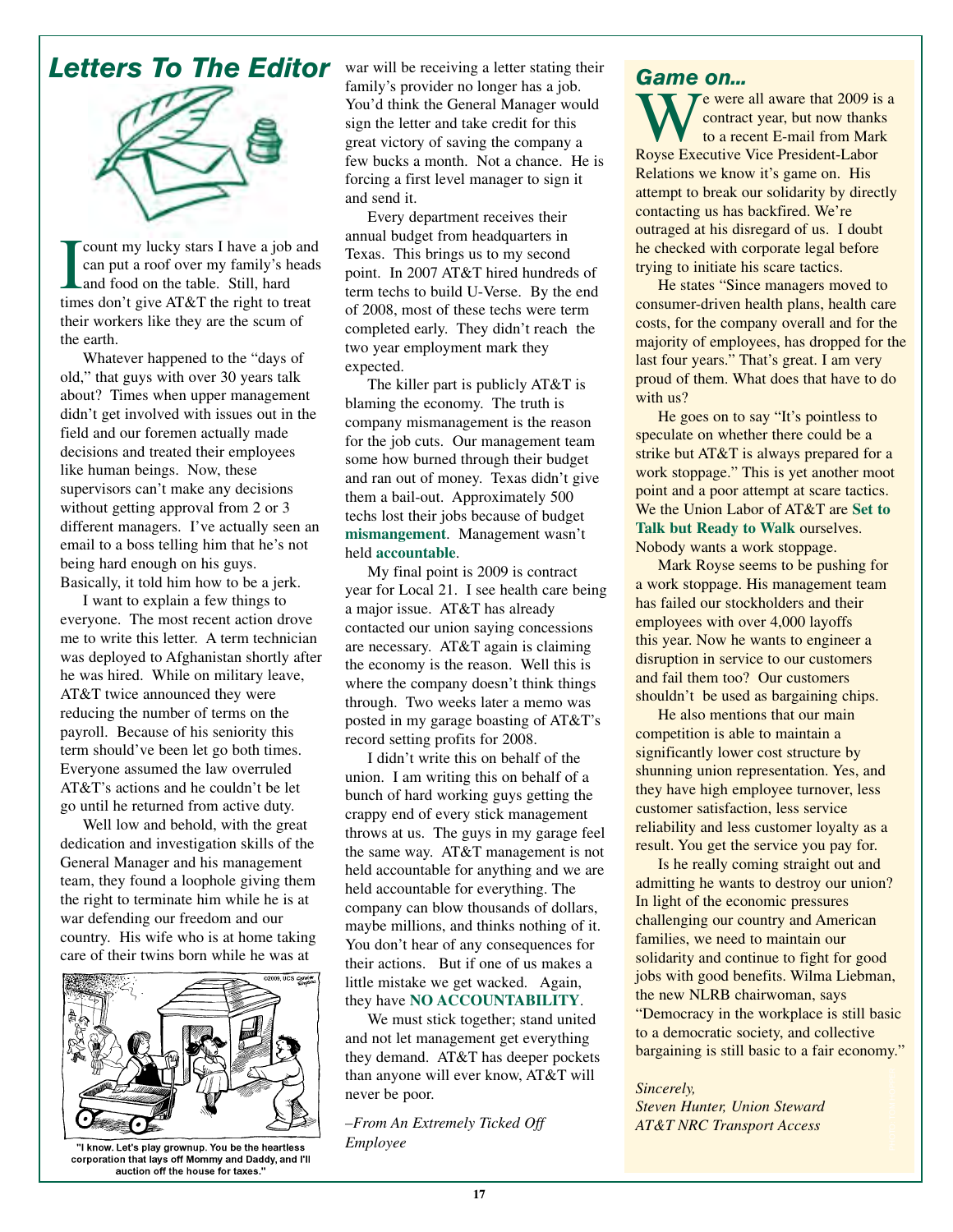# **CONGRATULATIONS** LOCAL 21 RETIREES

**July 2008** Frances Pinkston

**August 2008** Virginia A. Hubbard

**September 2008** Sandy Palmiter

#### **December 2008**

Kurt Kampendahl Sr. Steven Zachar Ralph Konicki Grier Walker Anthony Maskas Bruce Snyder Dale Dekker Frank Schnotala Drey Benson James Roberson William Lewison Joe Cline Orval Schoeman Donald Brincken Jane Brewer Eugene Hernandez Harold G. Hanson Mary A. Jackson Orville Schloemann Robert R. Hudzik Denise F. Wadley-**Miller** Thomas C. Nelson Thomas Melka Michael G. Brice Alan C. Hallstrom John Meuris Tom Christie James E. Brown Frank Schnotala William J. Lawrence

In order to appear on this page you must inform your steward you are retiring and a retiree gift application must be submitted. Without receipt of this application the *Frontline* editors are unaware of your retirement.

#### **January 2009** Charles Mullens Michael Combest Dennis Antolik Steven J. Picucci Lawrence Veal Sharon Schneider

Pearl L. Jones Elizabeth Bradney Ken Worden John Hunter Angela A. Newberry Sylvia Stoub Mary M. Taphorn Frank G. Jost Edward Benes Cathie M. Williams

#### **February 2009**

George Free Dale R. Dedinsky Jack Teresi Marlene Rybak Mary Skinner John Cheeseman Robert McNabb Susan L. Tarasievich Martha J. Moore Jerry Upchurch Walter Ingram III Ryan R. Lane Dan F. Weiss Laura Lee Williams James W. Archer Robert Lee Badzioch Eugene A. Robertson Robert E. Schmidt Jeffery Stager John Rahn Joan Thomas Linda Wozniak Ray Lewis Kenneth Streeter

Michael H. Schuth Peggy Klimek John L. Malec Kimberly Fanith Estefania V. Alegre Leslie R. Watkins Idella Barker Keith Kaplin Sandra L. Davis Joseph Lasch Daniel J. Puralewski Edward Espinoza Alison A. Manring Paul Papo Richardo Plasencia Mary S. McDonald Tom Herzog John Prendergast Karen Karwoski Frank Fleischer Corinne Renfrow Mike Kirkham Gary Thompson Myron Thomas **Mabes** David C. Kufner Arlene Dorn Patricia A. Patton Jeannette Medrano Richard Putnam Karen A. DeWane Peter Tio Sherry Baker Valerie J. Cholewa Lawrence J. Mooney Hermelinda Griffin Guadalupe Alatorre Carolyn Erving Wanda S. Vogt Bernice Debellocte Voncille Newkirk Carole Cozzi

### **Michael G. Dewitt 1952-2009**

Former Local 21 Business Rep Mike Dewitt died on January 29, 2009 at his home in Red Lion, PA. after a long illness Brother Dewitt

joined our prede-



cessor Local 336 on May 1, 1972 as a Central Office Equipment Installer with the former Automatic Electric division of GTE and immediately became involved in our Union as a Job Steward. He rose through the ranks of our Union serving as an Area Steward, Chief Steward and Business Rep.

He also served our Union in elected positions, serving as an Executive Board member from Unit 6 beginning in 1993 and as an International Convention Delegate to the 1986 & 1991 conventions.

Dewitt served as a member of the Union bargaining committees for AG (formerly Automatic Electric) negotiations in 1982, 1985, 1991, 1994, 1997 and 2000. He ended his Local 21 service in 2003 when Lucent took over the company and it became a CWA bargaining unit.

A serious and hard worker, Mike was devoted to our Union and its members who he served well and long and earned the respect of everyone. He will be missed by the Local 21 family who mourn with his wife Caryn and sons Ben and Gabe.



We honor our Brothers and Sister who have passed.

> **Robert Suwalski**  Ronald Street, I&R

**Paul Hobe**  Orland Hills, I&R

**Peter Morici**  Cary, Prem Tech

**Catherine Grayson** Kedzie, C.O.

#### *Information Alert*

Members must be in good standing for 10 consecutive years with IBEW Local 21 immediately preceding their retirement in order to receive a retirement gift. These members must be severing their employment with the employer. Stewards can request applications by calling Nancy Kopydlowski at the union office 630 960-4466 X234.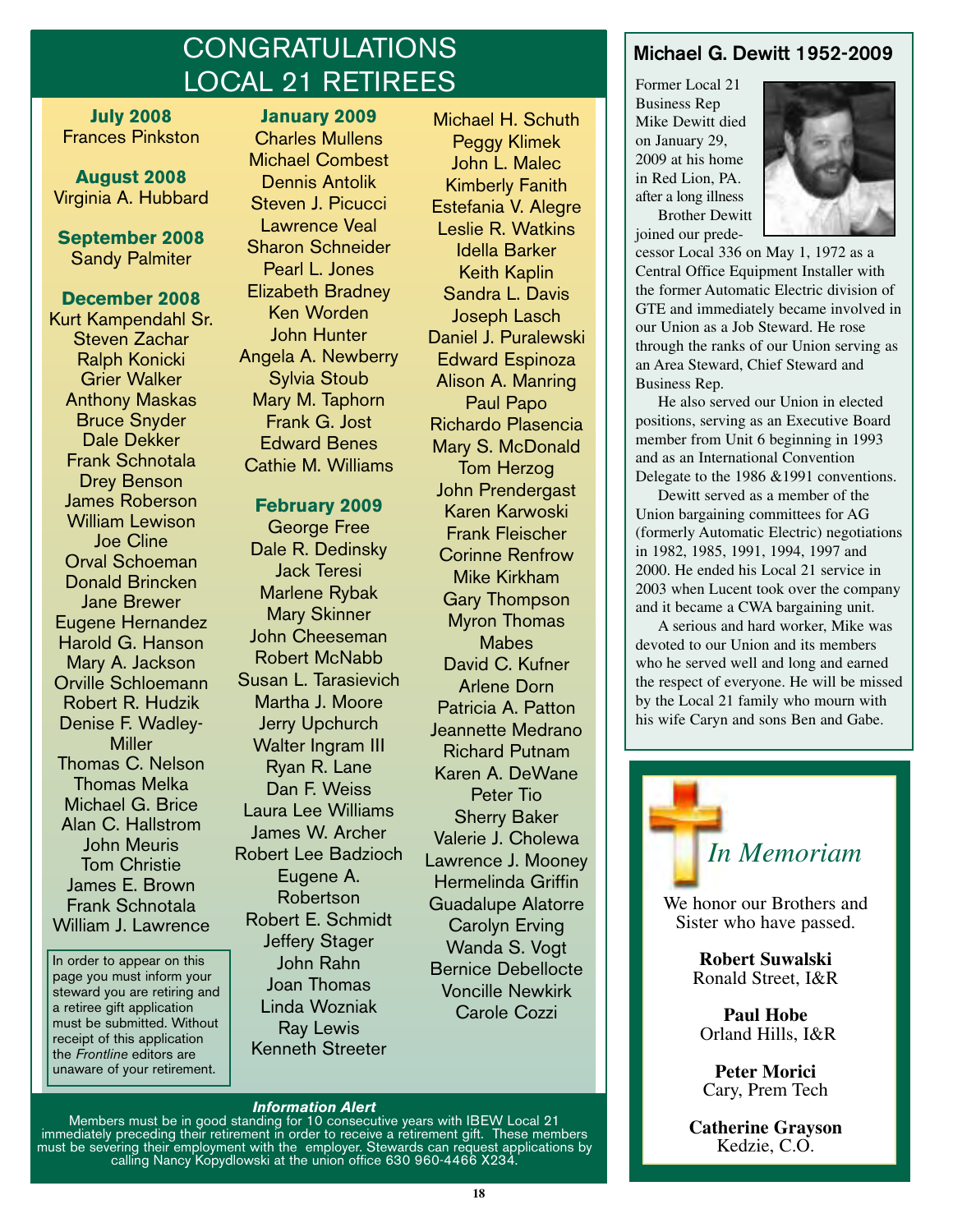*Be Involved! Attend a Unit Meeting in 2009*

# **UNIT MEETINGS 2009**

# *MARCH*

### *Unit 1*

Thursday, March 12, 7 PM IBEW Local #21 1307 W. Butterfield Rd. Suite 424 Downers Grove IL 630 960-4466

# *Unit 2*

Tuesday, March 10, 7 PM Lansing American Legion #697 18255 Grant St. Lansing IL 708 474-5906

# *Unit 3*

Thursday, March 19, 7 PM Holiday Inn of Rockford 7550 E State St. Rockford IL 815 398-2200

# *Unit 4*

Wednesday, March 11, 7 PM Lemont VFW 15780 New Ave. Lemont IL 630 257-9859

# *Unit 5*

Wednesday, March 18, 7 PM IBEW Local #538 1290 N Michigan Ave. Danville IL 217 442-0996

# *Unit 6*

Tuesday, March 17, 5:30 PM IBEW Local # 193 3150 Wide Track Dr. Springfield IL 217 544-3479

# *Unit 7*

Monday, March 16, 7 PM IBEW Local #649 501 Humbert Rd. Alton IL 618 462-16217

# *APRIL*

### *Unit 1*

Thursday, April 9, 6 PM\* IBEW Local #134 600 W. Washington Blvd. Chicago IL 312 474-4186

# *Unit 2*

Tuesday, April 14, 7 PM Slovak Club 6920 Broadway Merrillville IN 219 756-5101

# *Unit 3*

Thursday, April 16, 7 PM Gurnee American Legion 749 Milwaukee Ave. Gurnee IL 847 244-9282

# *Unit 4*

Wednesday, April 8, 7 PM IBEW Local #145 1700 52nd Ave, Suite A Moline IL 309 736-4239

# *Unit 5*

Wednesday, April 15, 7 PM American Legion Post #979 4501 S. Airport Rd. Bartonville IL 309 697-2432

# *Unit 6*

Tuesday, April 21, 5:30 PM IBEW Local # 193 3150 Wide Track Dr. Springfield IL 217 544-3479

# *Unit 7*

Monday, April 20, 7 PM American Legion Post #141 916 Main St. Mt Vernon IL 618 242-4561

# *MAY Unit 1*

Thursday, May 14, 7 PM Irish-American Heritage Center 4626 N. Knox Ave. Chicago IL 773 282-7035

### *Unit 2*

Tuesday May 12, 7 PM Gaelic Park 6119 W. 147TH Oak Forest IL 708 687-9323

# *Unit 3*

Thursday, May 7, 7 PM Holiday Inn Hotel & Suites 495 Airport Rd. Elgin IL 847 488-9000

# *Unit 4*

Wednesday, May 13, 7 PM American Legion Harwood #5 705 S. Larkin Joliet IL 815 725-4333

# *Unit 5*

**Monday**, May 4, 7 PM Rocky Point Club 3603 Bonansinga Dr. Quincy IL 217 224-1332

### *Unit 6*

Tuesday, May 5, 5:30 PM IBEW Local # 193 3150 Wide Track Dr. Springfield IL 217 544-3479

# *Unit 7*

**Wednesday**, May 6, 7 PM IBEW Local # 309 2000A Mall St. (Rte 157) Collinsville IL 618 345-5112

**Information on attending your closest Local 21 Union meeting can be obtained by contacting the Union office at 630-960-4466 or ask your Steward.**